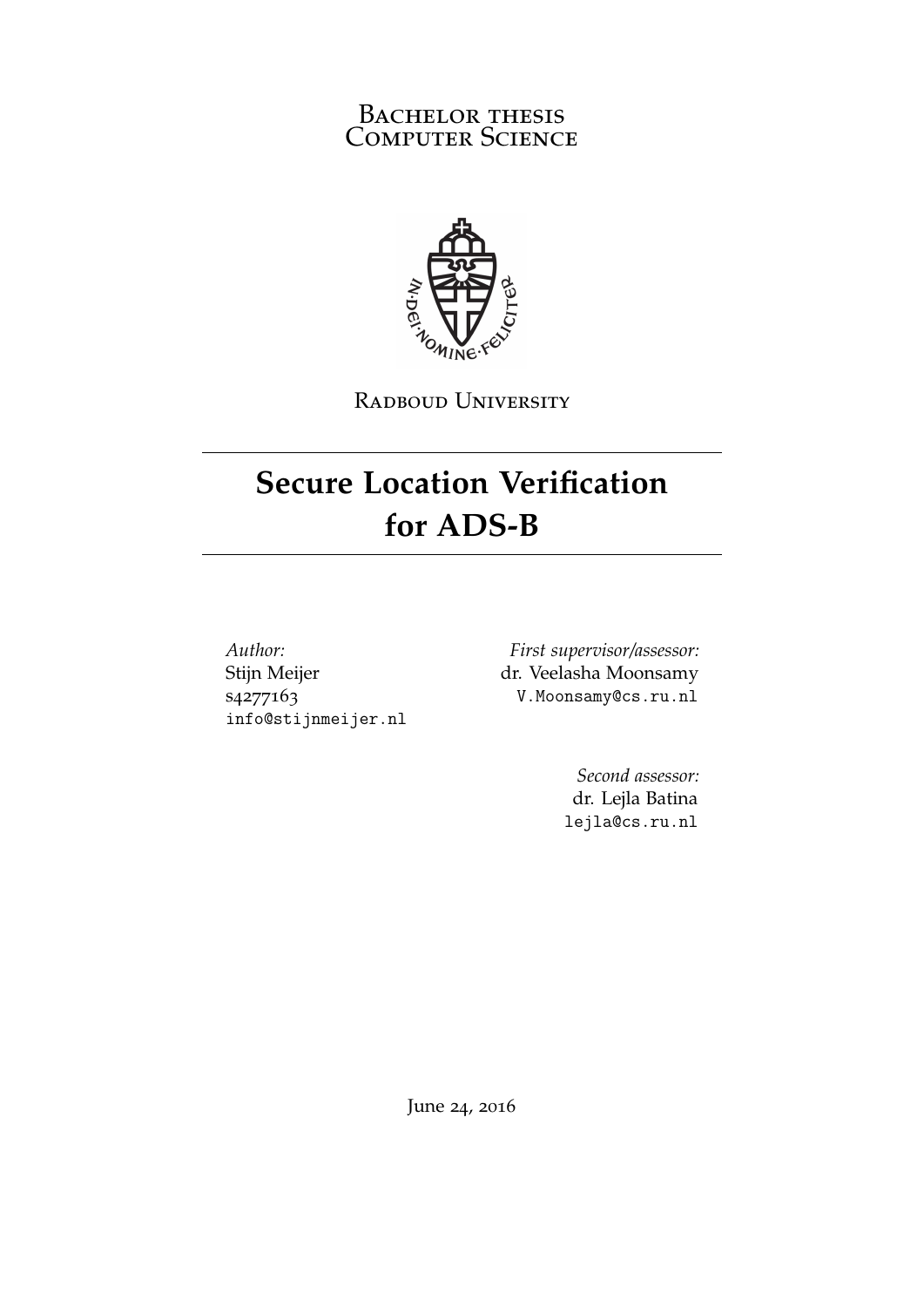#### **ABSTRACT**

Automatic Dependent Surveillance-Broadcast (ADS-B) will likely replace radar as the backbone of Air Traffic Management (ATM) systems. Research has shown that the current ADS-B implementation is prone to critical security vulnerabilities on its data link. Various countermeasures already exist, either aiming at adding authentication to the data link or at verifying location claims [[1](#page-34-0)]. This thesis focuses on the latter category, namely Secure Location Verification, and examines for six existing solutions whether they are safe and complete. The security assessment is carried out based on the OWASP Top 10 Web Application Security Risks of 2013 [[2](#page-34-1)], in order to structurally search for weaknesses that remained undiscovered in previous research. For each technique, we give cautions and recommendations. We also generally recommend to employ data fusion with radar or multilateration data, and further applying Kalman filtering, traffic modeling and/or an emasculated variant of group verification.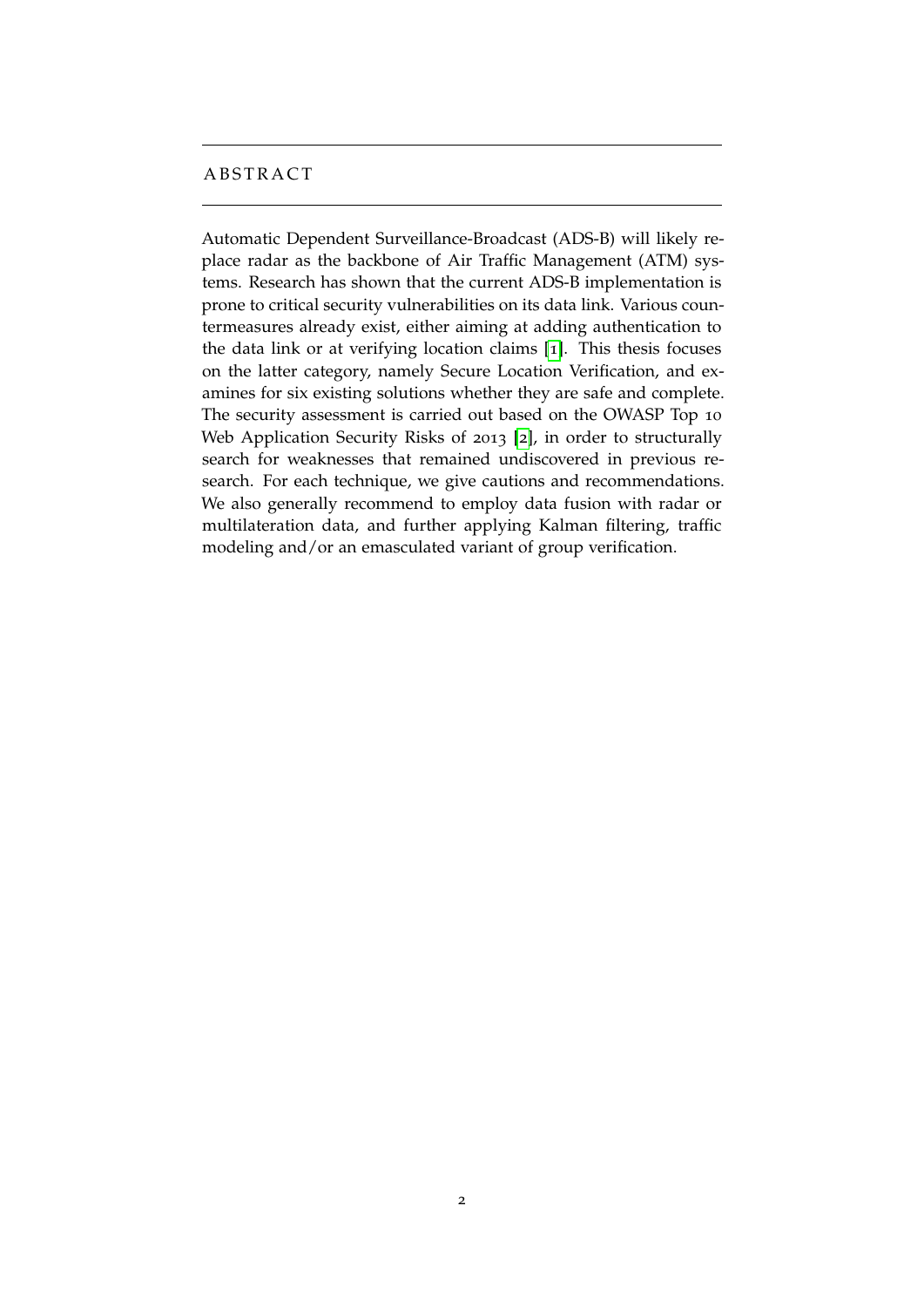#### **PREFACE**

In front of you is the thesis "Secure Location Verification for ADS-B". This is the result of the study of the security aspects of Automatic Dependent Surveillance-Broadcast (ADS-B) for half a year, which was a requirement to obtain the Bachelor's degree.

The aviation industry is well known for its impressive safety record. When I found out that computer security experts expressed major concerns around the security of ADS-B, it immediately caught my attention. I want to thank Nicky for pointing this out to me. From the beginning of the research, I wanted to contribute to further improve aviation safety.

During the Research Methods course, I was able to perform some background research on the topic of securing the ADS-B data link. I want to thank my fellow students – Willem and Ivar in particular – and the teachers for their feedback and suggestions.

After I finished the Research Methods course, I could formally start this research project. Especially the research of Strohmeier et al. [[1](#page-34-0)] has been of great value to me. I want to thank Veelasha and Lejla for the feedback and guidance I received. Especially picking the right method and adhering to the right structure would have been very difficult on my own.

During the project, I got the opportunity to get in contact with aviation and defence experts. I want to thank Erik and Gosse for getting us in touch. Moreover, I want to thank René, Nico, Theo, Judith, Piet, and Bart for their sincere attention, feedback and suggestions. You have had an important influence on my conclusions.

Finally, I also want to thank my girlfriend, family, friends, fellow students and the course coordinator for their (intensive) support, questions, and suggestions. Without you, I might not have been able to complete this project, my bachelor's, and the Honours programme.

I hope the right choices are made to preserve the safety record of the airline industry.

I wish you much reading pleasure.

Stijn Meijer

Nijmegen, June 24, 2016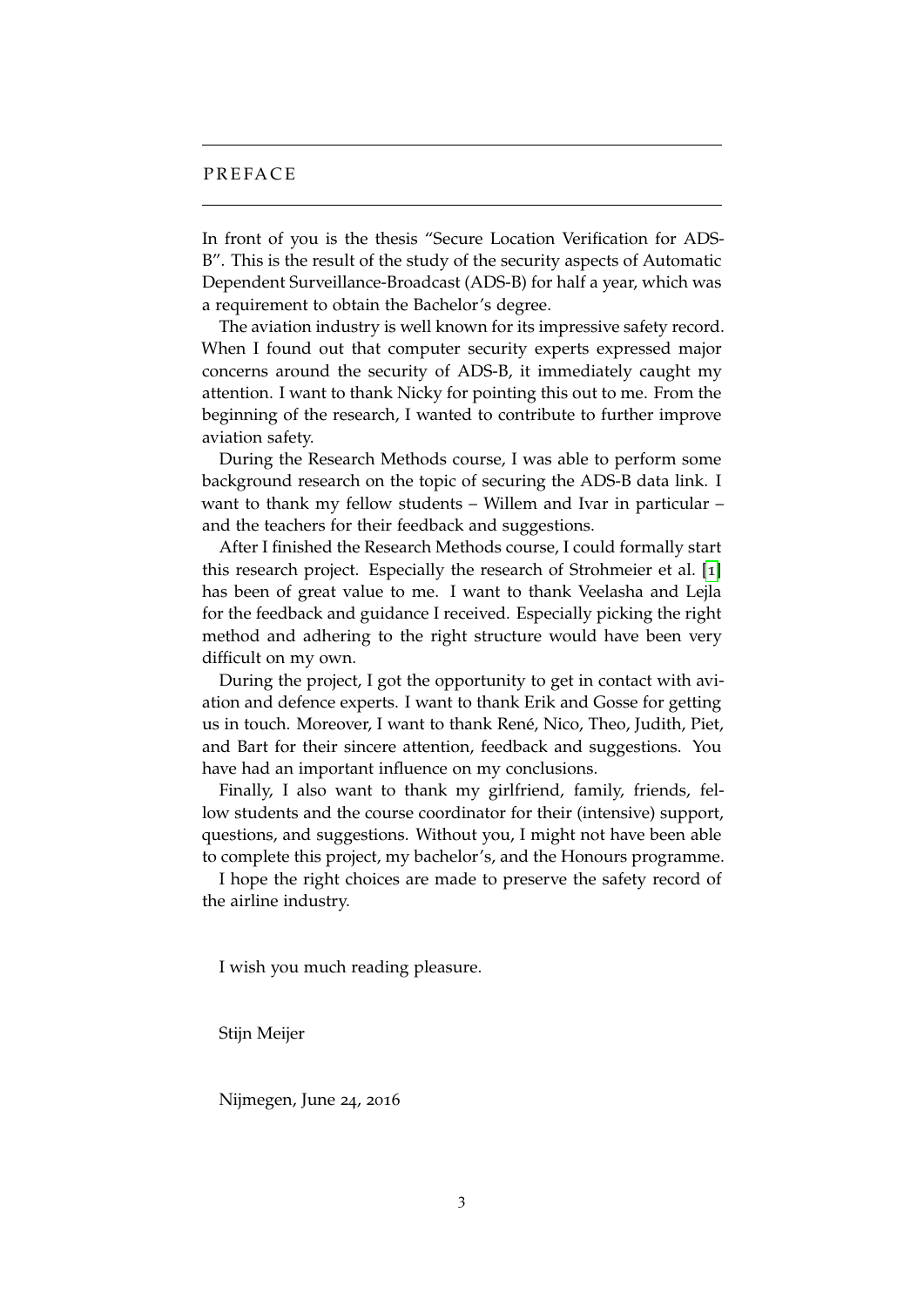#### **CONTENTS**

1 INTRODUCTION 5 2 LITERATURE REVIEW 8 2.1 [Attacker model](#page-7-1) 8 2.2 [Existing countermeasures](#page-8-0) 9 3 SECURITY OF SECURE LOCATION VERIFICATION 16 3.1 [OWASP Top](#page-15-1) 10 16 3.2 [Assessment Secure Location Verification](#page-16-0) 18 [4 recommendations](#page-27-0) 28 4.1 [Recommendations per technique](#page-27-1) 28 4.2 [General recommendations](#page-30-0) 31 [5 conclusions](#page-31-0) 32 [Reflection](#page-33-0) 34 [Bibliography](#page-34-2) 39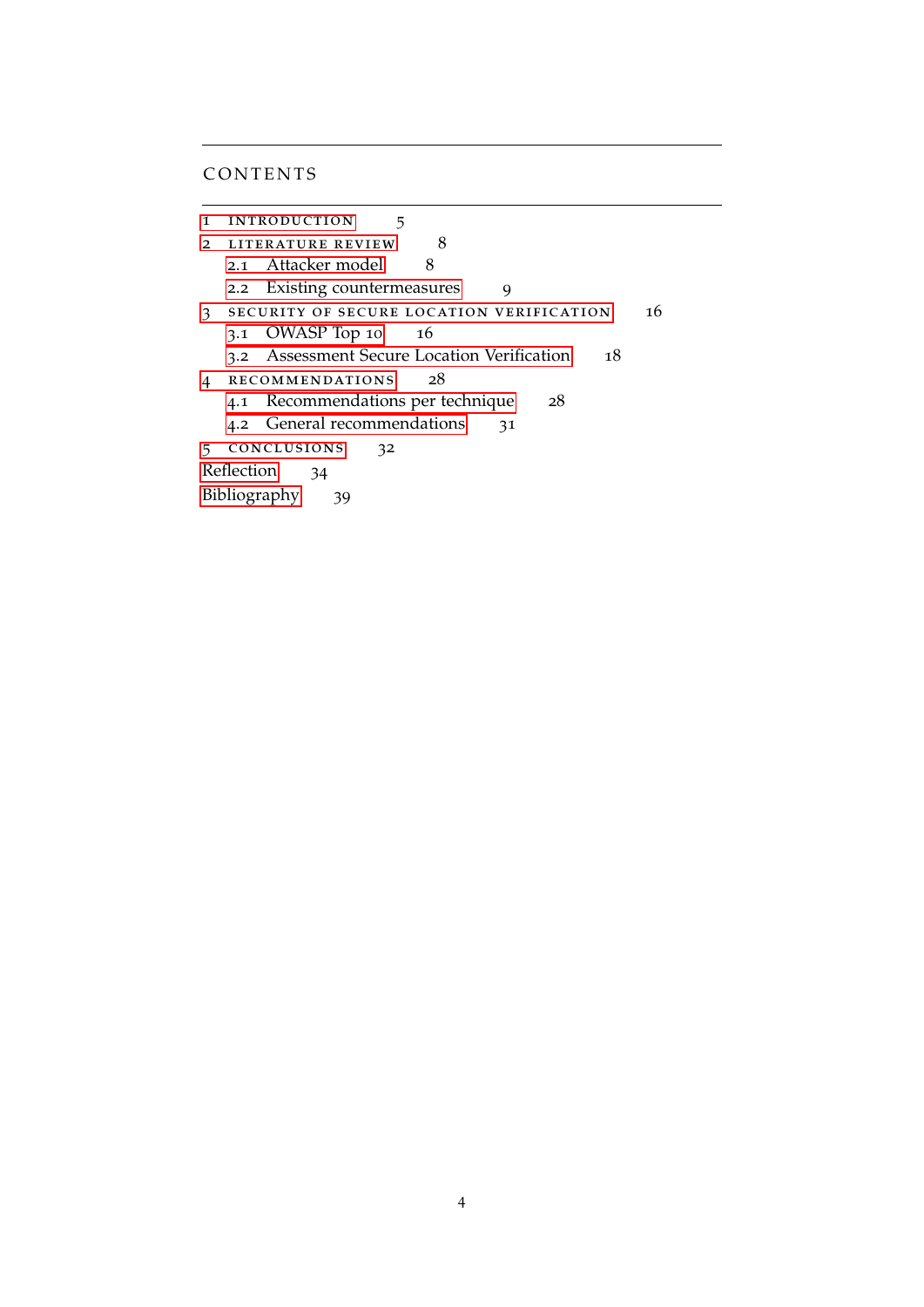### 1

#### <span id="page-4-0"></span>**INTRODUCTION**

Traditional civil aviation systems are being replaced by more modern systems, utilizing today's technological possibilities. Automatic Dependent Surveillance-Broadcast (ADS-B) systems enable aircraft to periodically broadcast information about themselves, such as their satellite-based location, velocity, identification and intent [[3](#page-34-3)]. More specifically, the subsystem broadcasting information to ground stations and other aircraft is called *ADS-B Out*, while the subsystem that processes and shows other aircraft's ADS-B information in the cockpit is called *ADS-B In*. Both subsystems combined can assist pilots by creating a common situational awareness, which enables pilots to make decisions with full awareness of impact on other users [[4](#page-34-4)]. Other advantages of ADS-B over traditional radar systems are reduced maintenance costs and a larger covered area. Moreover, the data is public and can be viewed by everyone.

ADS-B systems have already been deployed in a large amount of countries and it is likely that ADS-B will ultimately replace radar as backbone of Air Traffic Management (ATM) systems in various regions. Moreover, the American Federal Aviation Administration (FAA) mandates aircraft in the US to be ADS-B ready by 2020 [[4](#page-34-4)].

Attacks on ADS-B can, in a very worse case, let pilots react in a way that unnecessarily endangers the aircraft and many people's lives. Critical aerospace systems, such as the traffic collision avoidance system (TCAS), rely on ADS-B data. Moreover, advanced attacks could force airports or airspaces to (partially) shut down. Between 1981 and 1994, the FAA developed a new air traffic control (ATC) system. The implementation failed and caused many delayed flights. For the American airliners alone, the resulting loss was \$50 billion (passenger detriment excluded) [[5](#page-34-5)]. Attacks on ADS-B can result in both loss of life, economic loss, as well as other implications such as reduced human mobility.

The integral security of ADS-B comprises of at least three main aspects. Firstly, all ADS-B equipment must be implemented securely and correctly. Secondly, the ADS-B data link between airplanes and ground stations, and airplanes mutually, must be secure. Thirdly, as airborne participants mainly rely on the Global Navigation Satellite System (GNSS) to retrieve their (GPS-)location, the communication between airplanes and satellites must be secure. In this thesis, we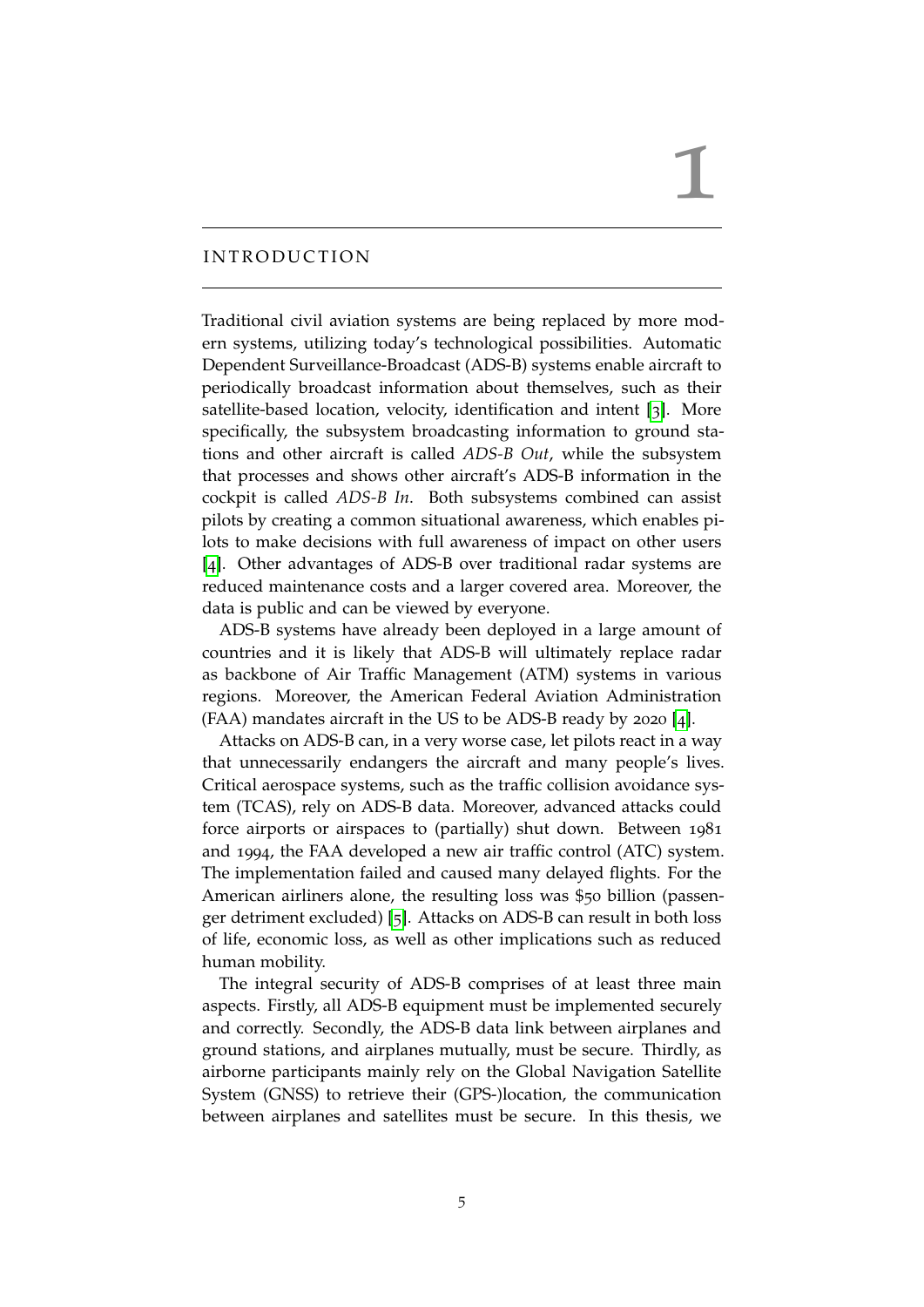will solely focus on the second one: the security of the ADS-B data link between airplanes and ground stations, and airplanes mutually.

The current version of ADS-B's data link has serious security concerns. Most importantly, it does neither incorporate authentication between airplanes and ground stations, nor does it incorporate authentication between airplanes. As a result, fraudulent ADS-B data can be easily injected. Moreover, the data link can easily be jammed and even particular messages can be deleted. Combining these attack vectors, seemingly legitimate messages can be manipulated in a sinister way.

In 2014, Strohmeier et al. [[1](#page-34-0)] reviewed the available research on the topic of securing the ADS-B data link, in particular, and air traffic control communication. According to their survey, all-encompassing security requires new message types and/or completely new protocols to be defined, considering authentication right from the beginning. At the same time, they consider the fact that the invention, certification and large-scale deployment of air-traffic systems takes decades. This implies that it would take decades to provide complete security to this vital air-traffic infrastructure. Therefore, since the ADS-B data link would remain critically insecure for decades, waiting for a new protocol that incorporates authentication is not an option.

Suspicious ADS-B participants could be asked to switch to the connection-oriented and more secure ADS-C (ADS-Contract). However, connection-oriented protocols like ADS-C lack most of the advantages of the paradigm change with ADS-B, specifically on cost, scalability and ease of use [[1](#page-34-0)]. In military communications, the cryptographically secure Mode 4 and Mode 5 are used. The latter adopts the ADS-B broadcast capability, so participants can announce their presence without a prior query [[1](#page-34-0)]. However, cost, scalability and ease-of-use once again stand in the way of widespread usage in commercial aviation [[1](#page-34-0)]. Therefore, both ADS-C and Mode 4 / Mode 5 seem to be no viable alternative for ADS-B in commercial aviation, and will not be discussed further in this research.

Most of the danger that results from the injection or modification of ADS-B messages, lies in incorrect location data. Therefore, verifying location claims made by ADS-B participants would not prevent an attack, but at least reduce the danger of any attack. Strohmeier et al. [[1](#page-34-0)] divide the approaches in ADS-B security in two main classes: Secure Broadcast Authentication and Secure Location Verification. The latter class aims at verifying (or at least estimating) whether location claims made by ADS-B participants are genuine, and will be the focus of this thesis.

A major part of the ADS-B business case is attributed to the savings generated by decommissioning or reducing reliance on conventional radar systems [[6](#page-34-6)]. Hence, as a short-term solution, Secure Location Verification could cope with various attacks and could be im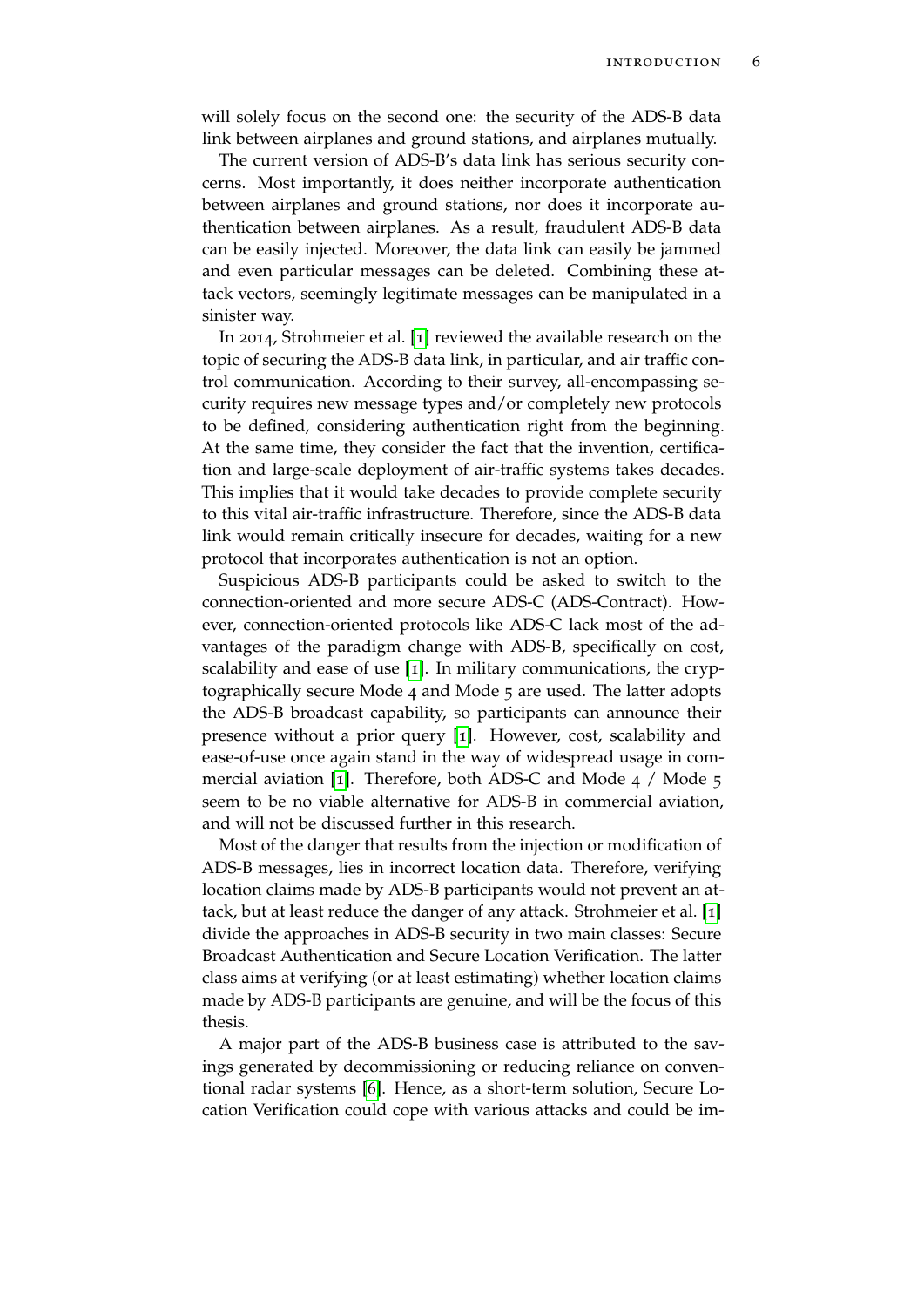plemented if it is cost-effective enough to preserve the initial financial incentive ADS-B had to fulfill.

The 2014 survey by Strohmeier et al. [[1](#page-34-0)] covered six countermeasures under the umbrella of Secure Location Verification. Known attacks, namely (I) multilateration, (II) distance bounding, (III) Kalman filtering, (IV) group verification, (V) data fusion and (VI) traffic modeling were summarized, and their advantages and disadvantages described. In this thesis, we will assess the security of the aforementioned six techniques in a more structured manner. To this end, a top 10 of the most prominent web application security risks provided by OWASP is chosen. For each Secure Location Verification technique, we will present a weakness (by example) for each item of the OWASP Top 10 web application security risks of 2013 [[2](#page-34-1)]. Clearly, Secure Location Verification in general is not a web application, but the OWASP list remains the best vulnerability list that can be applied to such a broad security topic. It contributes to the structured fashion of identifying security weaknesses, which may expose vulnerabilities that were not thought of by other authors.

The remainder of this thesis is structured as follows. We start with a review of existing work, presented in chapter [2](#page-7-0), on the topic of ADS-B data link security, and, more specifically, Secure Location Verification. The survey by Strohmeier et al. [[1](#page-34-0)] will be at the basis of this chapter. In chapter [3](#page-15-0), the security assessment by applying the OWASP Top 10 is described. The resulting recommendations are given both per technique and in general in chapter [4](#page-27-0). We conclude the thesis in chapter [5](#page-31-0).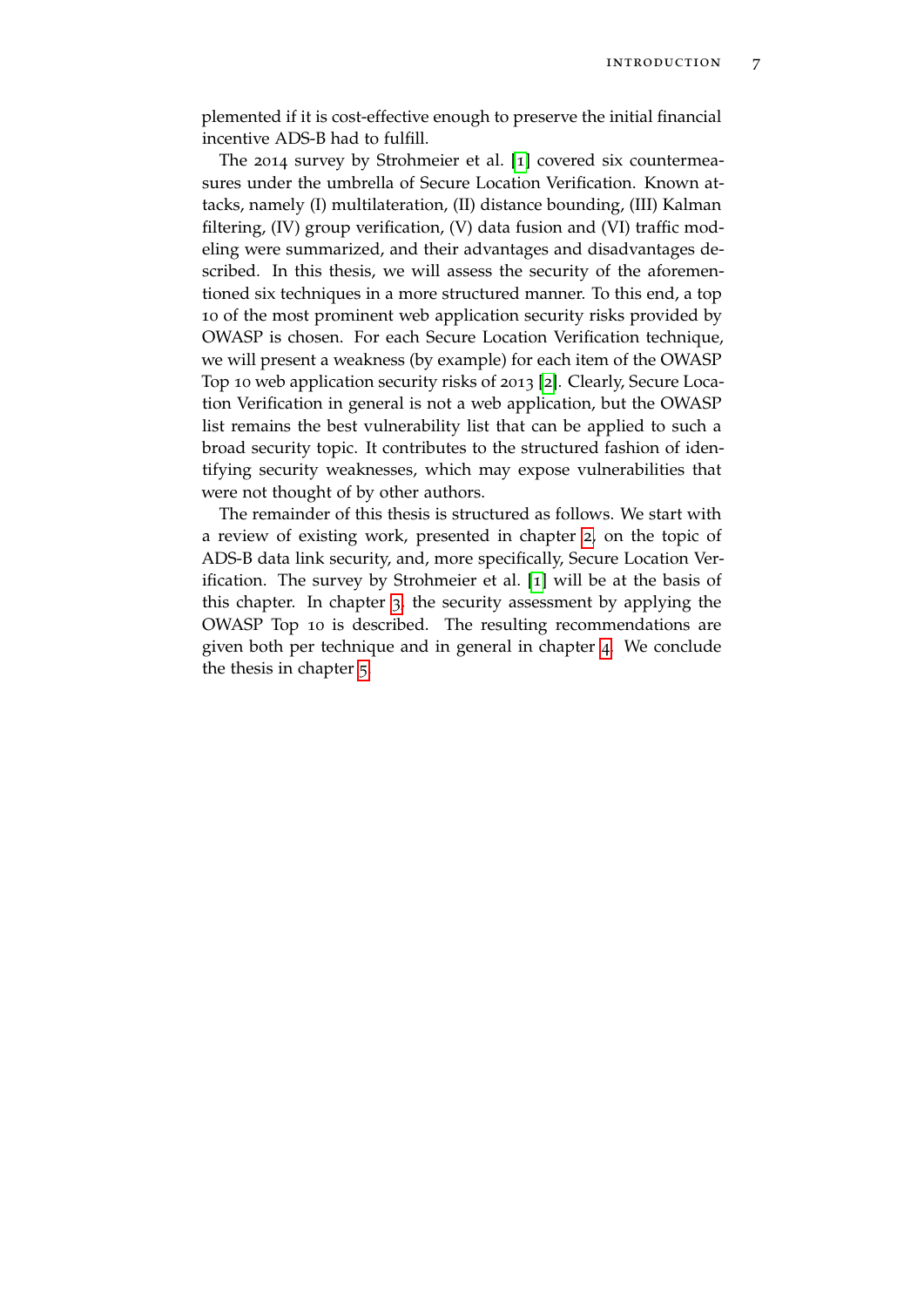#### <span id="page-7-0"></span>LITERATURE REVIEW

In this chapter we will review existing work on the security of the Automatic Dependent Surveillance-Broadcast (ADS-B) data link. In the first section we will review an attacker model in the context of the ADS-B data link, while section [2](#page-8-0).2 will describe existing countermeasures – and more specific the six Secure Location Verification techniques.

#### <span id="page-7-1"></span>2.1 attacker model

Various attacks on the Automatic Dependent Surveillance-Broadcast (ADS-B) data link have been suggested, and many have already been proved to exist in practice. In 2014, Strohmeier et al. [[1](#page-34-0)] provided the following attacker model in the context of ADS-B data link vulnerabilities:

*Eavesdropping*: As ADS-B is using unsecured messages over an inherently broadcast medium, it is possible to eavesdrop on the ADS-B data link. The privacy implications of this passive attack aside, eavesdropping can form the basis of more sophisticated active attacks. These problems have been shown in [[7](#page-34-7)]–[[9](#page-34-8)].

*Jamming*: An adversary communicating with sufficiently high power on the 1090MHz frequency can disable a single ground station or aircraft or an entire area from sending/receiving ADS-B messages. Such attacks have been described in further detail in [[7](#page-34-7)]–[[10](#page-34-9)]. Reactive jamming, targeting only packets which are already in the air, has also been proven feasible by [[11](#page-35-0)]. Concrete attacks [[9](#page-34-8)] are Ground Station Flood Denial and Aircraft Flood Denial.

*Message injection*: Since no authentication measures are in place at the data link layer, it is possible to inject non-legitimate messages into the air-traffic communication system. This was shown in [[7](#page-34-7)]– [[9](#page-34-8)]. Kunkel et al. [[12](#page-35-1)] also demonstrated that it is feasible to conduct such an attack with limited knowledge, using cheap and simple technological means. The lack of authentication also induces a lack of non-repudiation, since every node can deny having broadcasted any (false) data and/or claim having received conflicting data, making any kind of liability impossible. Concrete attack instances that use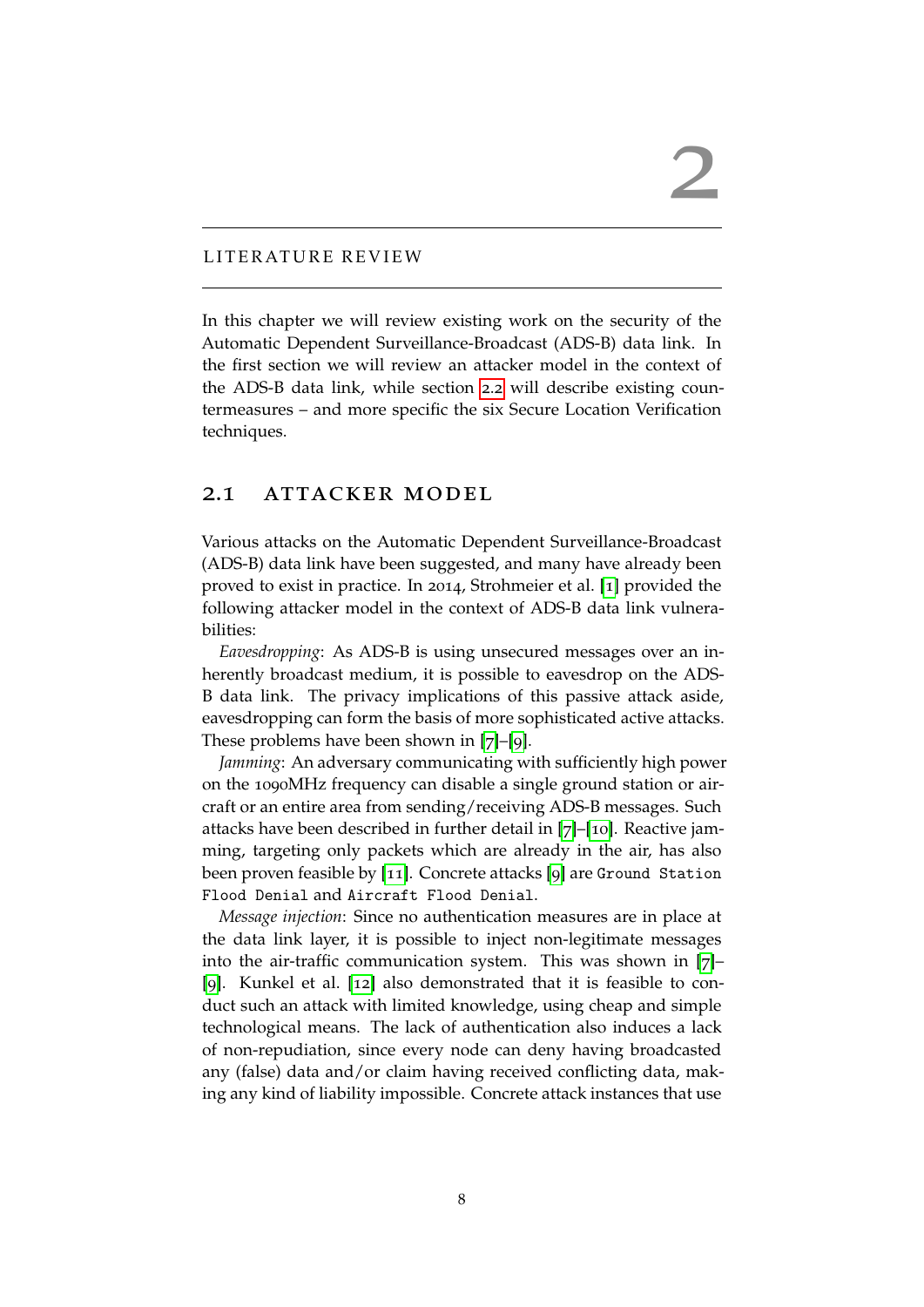message injection include [[9](#page-34-8)] Ground Station Target Ghost Injection /Flooding and Aircraft Target Ghost Injection/Flooding.

*Message deletion*: Interference can be used to physically "delete" messages from the ADS-B data link. The interference can be either destructive (sending the inverse of the legitimate sender's signal and thus cancelling it out) or constructive (causing sufficient bit errors in the message for it to be dropped). Only in the latter case the receiver might still notice that a message has been sent, depending on the implementation and the circumstances. This has been shown by [[7](#page-34-7)] and [[9](#page-34-8)]. Message deletion is key to the Aircraft Disappearance attack.

*Message modification*: An adversary can utilize two methods to modify messages during transmissions over the physical layer. The attacker can send a high-powered signal to replace part or all of the target message (overshadowing), or apply bit-flipping. Alternatively, the attacker can use a combination of message deletion and message injection. The feasibility of message manipulation has been shown in [[7](#page-34-7)], [[8](#page-34-10)], [[13](#page-35-2)] and [[14](#page-35-3)]. Concrete attack examples are [[8](#page-34-10)] Virtual Aircraft Hijacking and Virtual Trajectory Modification.

#### <span id="page-8-0"></span>2.2 existing countermeasures

In the last decade various countermeasures for the attacks we described in section [2](#page-7-1).1 have been proposed. Some of the proposed techniques aim at securing the ADS-B data link, while others focus on verifying location claims made by ADS-B participants. Strohmeier et al. [[1](#page-34-0)] call the first paradigm *Secure Broadcast Authentication* (section [2](#page-8-1).2.1), and the second one, *Secure Location Verification* (section [2](#page-10-0).2.2). The concept of their taxonomy is shown at Figure [1](#page-9-0), indicating the distinction between the two classes and the proposed techniques within each class.

In the remainder of this section, we will focus on the Secure Location Verification techniques. However, for completeness we will also briefly mention the key concepts of the proposed Secure Broadcast Authentication techniques.

#### <span id="page-8-1"></span>**2.2.1** *Secure Broadcast Authentication*

Countermeasures within the Secure Broadcast Authentication paradigm aim at introducing an authenticated data link for ADS-B. Some of these techniques use cryptographic schemes, while others utilize noncryptographic techniques, such as fingerprinting. Whilst some researchers designed schemes for ADS-B specifically, others seek to apply methods that are in place for other unidirectional broadcast schemes, typically for wireless sensor networks or VANETs [[1](#page-34-0)].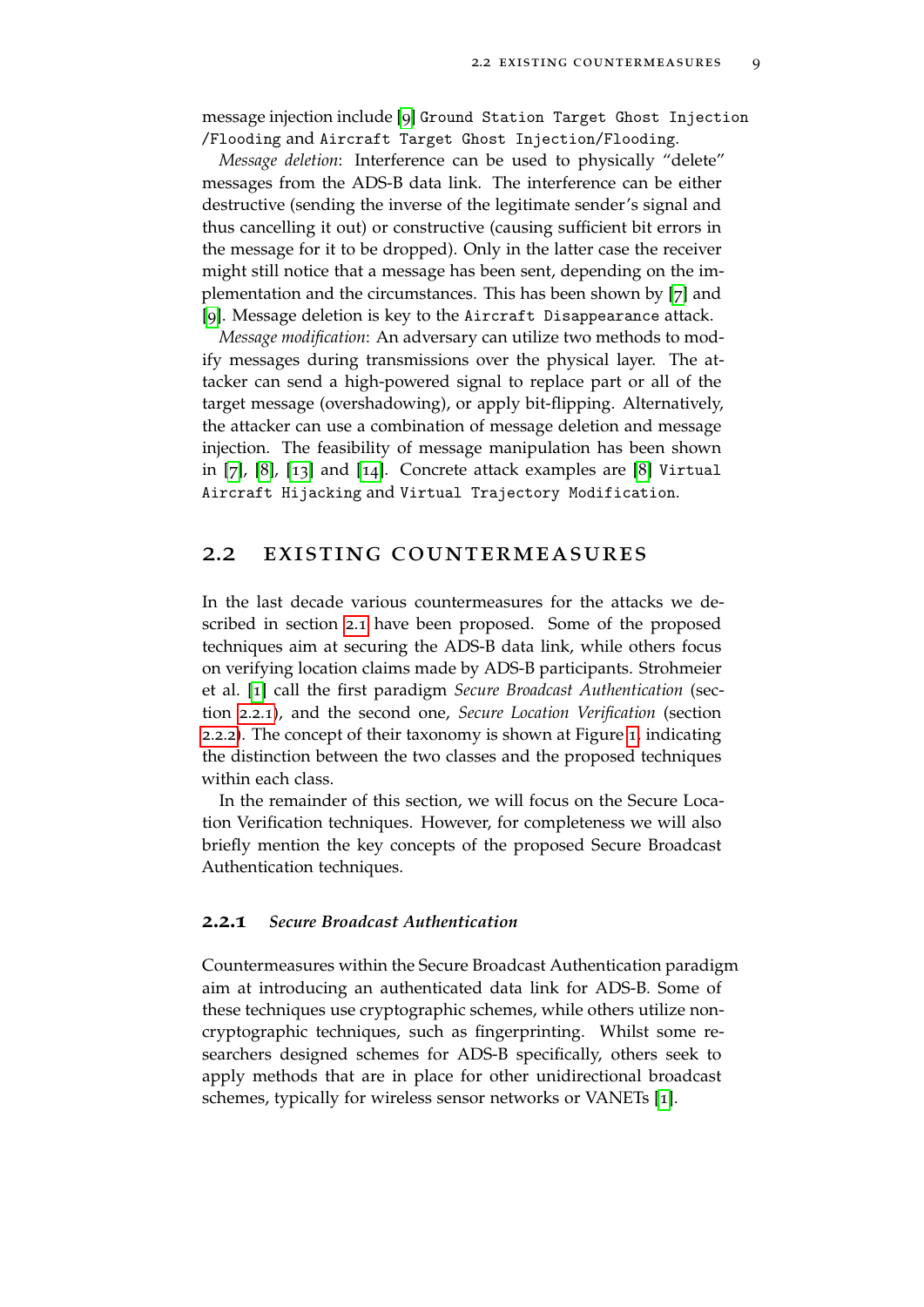

<span id="page-9-0"></span>Figure 1: Taxonomy of ADS-B Security based on [[1](#page-34-0)]. The security of the techniques within the coloured box will be assessed in section [3](#page-16-0).2.

Secure Broadcasting Authentication techniques can be further divided in three main classes: non-cryptographic schemes, public key crypto, and retroactive key publication. We will now briefly explain the key concepts of each class.

#### *Non-cryptographic schemes*

Strohmeier et al. [[1](#page-34-0)] describe two main non-cryptographic schemes for the physical layer:

*Fingerprinting* comprises of various methods for wireless user authentication and device identification. These methods are based on either hardware or software imperfections, or characteristics of the wireless channel that are hard to replicate. The goal is to distinguish suspicious traffic from legitimate traffic, and machine learning techniques can be utilized to this end. This however does not provide surefire security. Hence, fingerprinting can only be used as an estimate of which traffic is legitimate and which is not.

*Randomized / Uncoordinated Frequency Hopping / Spreading* are techniques to improve protection against malicious narrow band and pulse jamming as well as eavesdropping. They require pre-shared secret codes, which will presumably not stay secret for long when utilized on a world-wide scale. Hence, these techniques are not a viable option for world-wide deployment.

#### *Public key crypto*

ADS-B is not a 'well-connected' network, hence key distribution and management is hard. Keys cannot be exchanged in real-time, restricting the use of symmetric cryptography [[15](#page-35-4)]–[[17](#page-35-5)]. Thus, we look to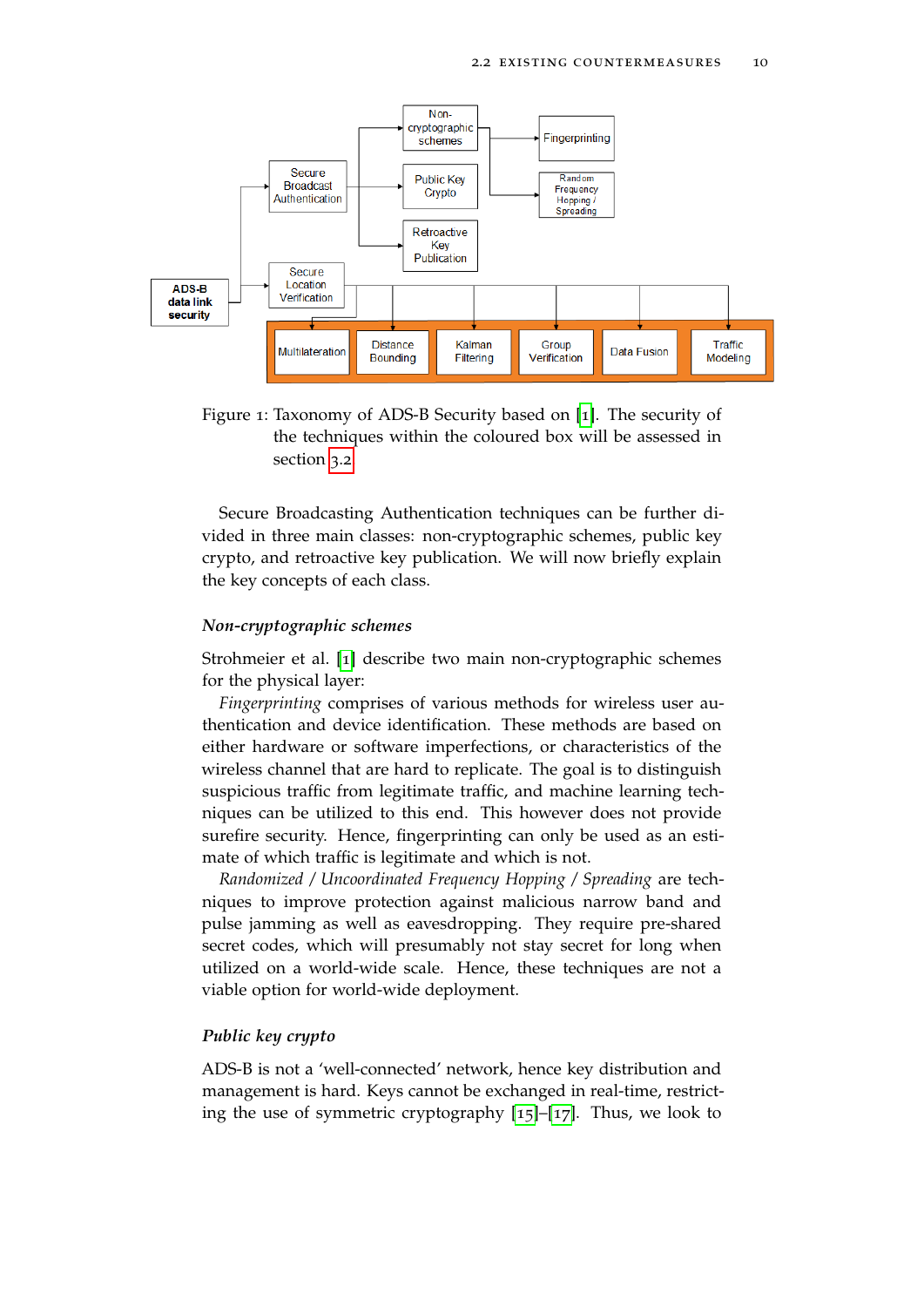public key crypto as it distinguishes between private and public keys, of which a public key could be published beforehand.

The smallest and thus best Public Key Infrastructure (PKI) solution is the elliptic curve variant of Digital Signature Algorithm (DSA), ECDSA. However, ECDSA, and PKI schemes in general, require a complex construction of a certificate authority (CA), producing a significant amount of additional traffic over the ADS-B data link for the verification of certificates. This decrease in operational capacity on the 1090 MHz frequency is potentially crippling [[4](#page-34-4)] [[17](#page-35-5)], preventing the widespread usage of ECDSA.

Ziliang et al. proposed a concrete PKI solution for data authentication in ADS-B/UAT based on Elliptic Curve Cipher and X.509 certificates [[18](#page-35-6)].

Samuelson and Valovage [[19](#page-35-7)] propose an implementation of a PKI scheme in which a hash is used to create a message authentication code (MAC). They claim it can be extended to full encryption, but no further details are publicly available.

#### *Retroactive key publication*

As a variation on traditional asymmetric cryptography, Strohmeier et a. [[1](#page-34-0)] look at Retroactive Key Publication, the technique of having senders retroactively publish their keys which are then used by receivers to authenticate the broadcast messages. Any broadcasting entity produces an encrypted MAC which is then sent along with every message. After a set amount of time or messages, the key to decrypt this MAC is published. All listening receivers, who have buffered the previous messages, can now decrypt the messages and ensure the continuity of the sender over time.

An implementation of such an efficient broadcast authentication protocol that is able to cope with packet loss and real-time applications, is the TESLA (Timed Efficient Stream Loss-Tolerant Authentication) protocol [[20](#page-35-8)]. The *µ*TESLA broadcast authentication protocol is the adaptation of TESLA for wireless sensor networks, providing authenticated broadcast for these severely resource-constrained environments [[21](#page-35-9)]. Since the available resources on the ADS-B data link are limited, *µ*TESLA would be of interest to ADS-B.

#### <span id="page-10-0"></span>**2.2.2** *Secure Location Verification*

Securing ADS-B communication would imply securing the location data – provided that planes are able to retrieve their correct GPS locations. Another approach to ADS-B security is to double-check the authenticity of location claims made by all ADS-B participants. In the following subsections we will cover the different techniques within Secure Location Verification, as described by Strohmeier et al. [[1](#page-34-0)].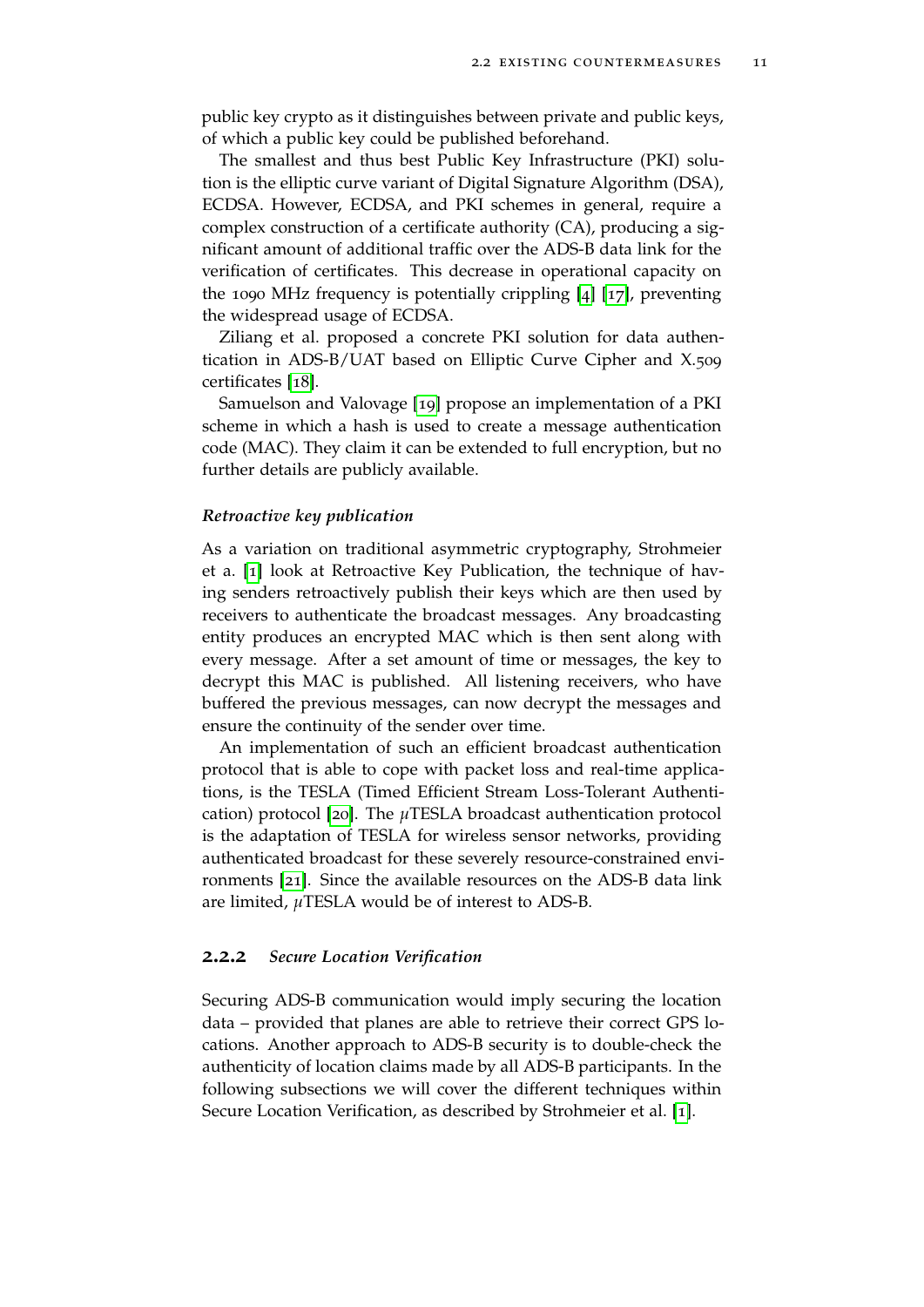#### *Multilateration*

Multilateration utilizes antennas on four or more known locations cooperating with each other to determine the origin of an ADS-B signal, using a purely geometric task by comparing the time the signal arrived at the different antennas. Various US airports already use multilateration in the field, for instance the ASDE-X system [[22](#page-35-10)], which is also being rolled out to Europe with the CASCADE project. Multilateration, also known as MLAT, cannot only be applied in airport-scale situations, but also in entire airspaces. In the latter case it is being referred to as Wide Area Multilateration (WAMLAT or just WAM). As the area being monitored increases, a centralized multilateration infrastructure can become useful [[23](#page-36-0)].

Provided that the antennas have been placed on strategic locations [[24](#page-36-1)], multilateration can estimate both latitude and longitude well. However, especially in the case of wide area multilateration, aircraft altitude estimates can be unsatisfying. Additionally, angle-of-arrival measurements can be used to improve height estimations [[25](#page-36-2)].

A major advantage of multilateration is that it uses existing communication, thus no additional messages are required. Unfortunately, the accuracy of multilateration in practice deteriorates over long distance. Covering vast open spaces and oceans was one of the reasons driving the development and deployment of ADS-B. Hence it can be considered a problem that multilateration cannot easily be applied in those regions.

Smith et al. [[6](#page-34-6)] are one of the groups having conducted a practical study on multilateration of ADS-B signals. They examined multilateration as a method to backup and validate ADS-B communication. Other proof of concepts and test beds were built by [[26](#page-36-3)], by [[27](#page-36-4)] in a war-zone in Afghanistan, by [[28](#page-36-5)] in the North Sea, and by [[29](#page-36-6)] in the Gulf of Mexico.

#### *Distance Bounding*

Distance bounding [[30](#page-36-7)] is a cryptographic protocol that verifies whether some prover is within a certain physical distance of some verifier. This is done based on the universally valid fact that electromagnetic waves travel roughly at the speed of light. Hence, distance can be computed based on the elapsed time between the verifier's challenge and the corresponding response by the prover. The calculation's result then serves as an upper-bound for the actual distance. When performed by various trusted entities, the verifiers can collaborate and apply trilateration to determine the prover's location.

Various practical attacks on distance bounding exist, such as the distance fraud, mafia fraud and terrorist fraud relay attacks [[31](#page-36-8)], as well as the distance hijacking attack [[32](#page-36-9)]. Some countermeasures already exist as well, for instance the secure distance bounding mecha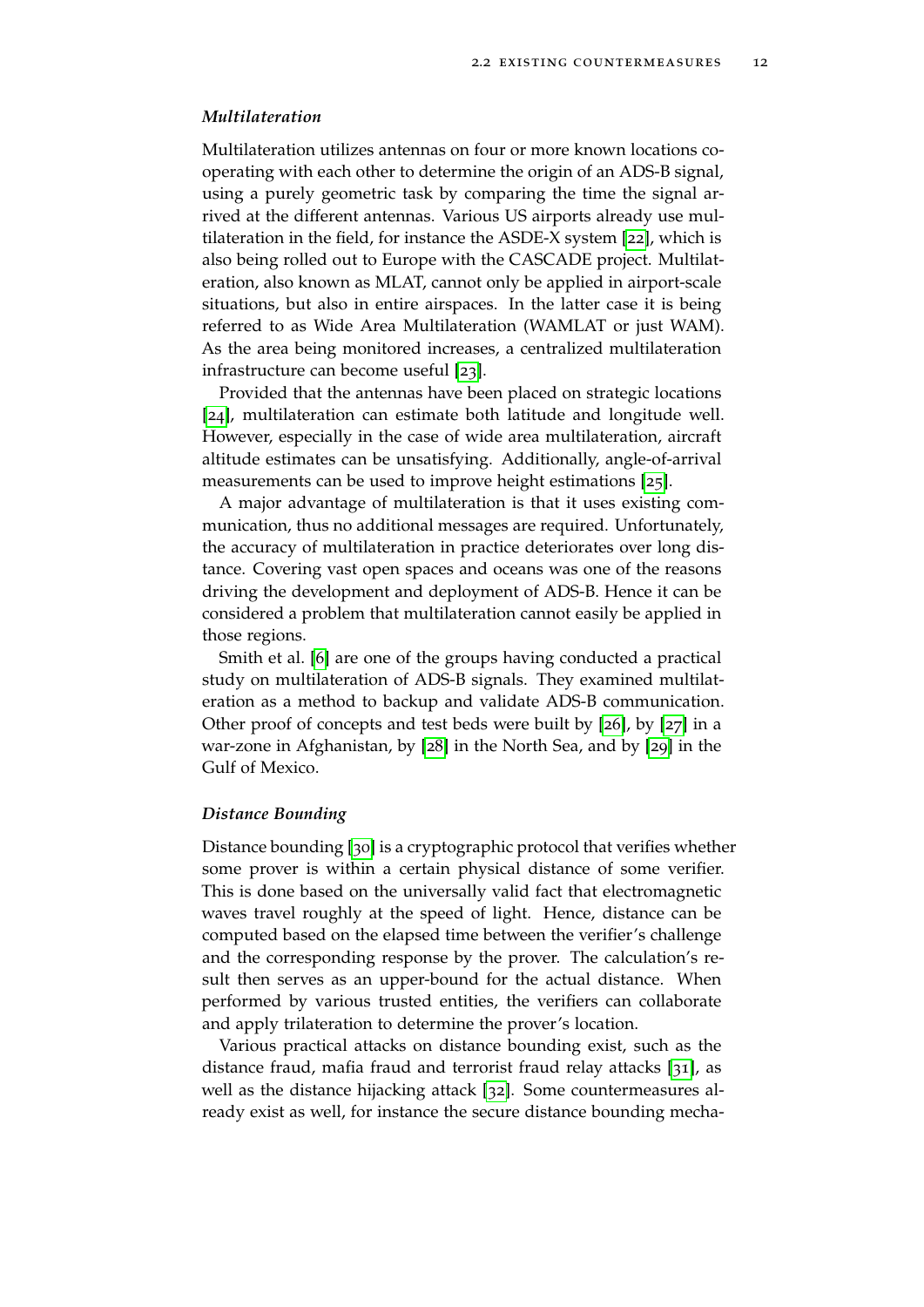nism for VANETs by Song et al. [[33](#page-36-10)]. A secure multilateration scheme based on distance bounding is developed by Chiang et al. [[34](#page-37-0)], [[35](#page-37-1)]. Theoretically it can detect false location claims with a high rate of success, but the practical problems that stem from combining these two protocols seem hard to overcome. Another problem of the distance bounding protocol is the time the localization takes, combined with the environment of moving targets. Tippenhauer and Capkun [[36](#page-37-2)] showed that it takes about 600ms to perform a full localization. When a target is moving at a speed of only 500 km/h, this means that he already moves 75 m during the localization process. Another main disadvantage of distance bounding is that it requires a response by the prover on the verifier's challenge. Thus, existing ADS-B equipment must be altered to support this new protocol paradigm.

#### *Kalman Filtering*

Kalman filtering [[37](#page-37-3)] tries to statistically and optimally predict future states of the measured variables of the underlying system. It can for instance be used for smoothing location data. The technique plays a crucial role in the multilateration approach, sorting out noisy signals and smoothing over missing data. It is also used to filter and verify the state vectors and trajectory changes reported by ADS-B aircraft and conduct plausibility checks on these data [[38](#page-37-4)]. Krozel et al. [[39](#page-37-5)] demonstrate that Kalman filtering can be applied to test whether an aircraft's motions are in line with its ADS-B intent.

Kalman filters can be misled by a frog boiling attack [[40](#page-37-6)] in which the attacker is jamming the legitimate signal while continuously transmitting a (increasingly) slightly modified position. The fact that Kalman filters can be tricked by such an attack (provided it is carried out slowly enough) exposes a general weakness of the technique. Still, it greatly increases the attack's complexity. The required storage and processing of historical data at every receiver also opens up more DoS-possibilities, but most installations in ground stations and airplanes will be sufficiently powerful.

#### *Group Verification*

Group verification [[41](#page-37-7)] aims at securing the airborne ADS-B IN communication by employing multilateration done by a group to verify location claims of non-group members in flight. While classical multilateration is done by ground-based antennas, group verification operates by groups of 4 or more mutually authenticated airplanes. Kovell et al. [[42](#page-37-8)] investigated whether the US airspace is suitable for group verification techniques. They found that around 91% of aircraft at a given time could be part of a sufficiently large group of at least 4 aircraft.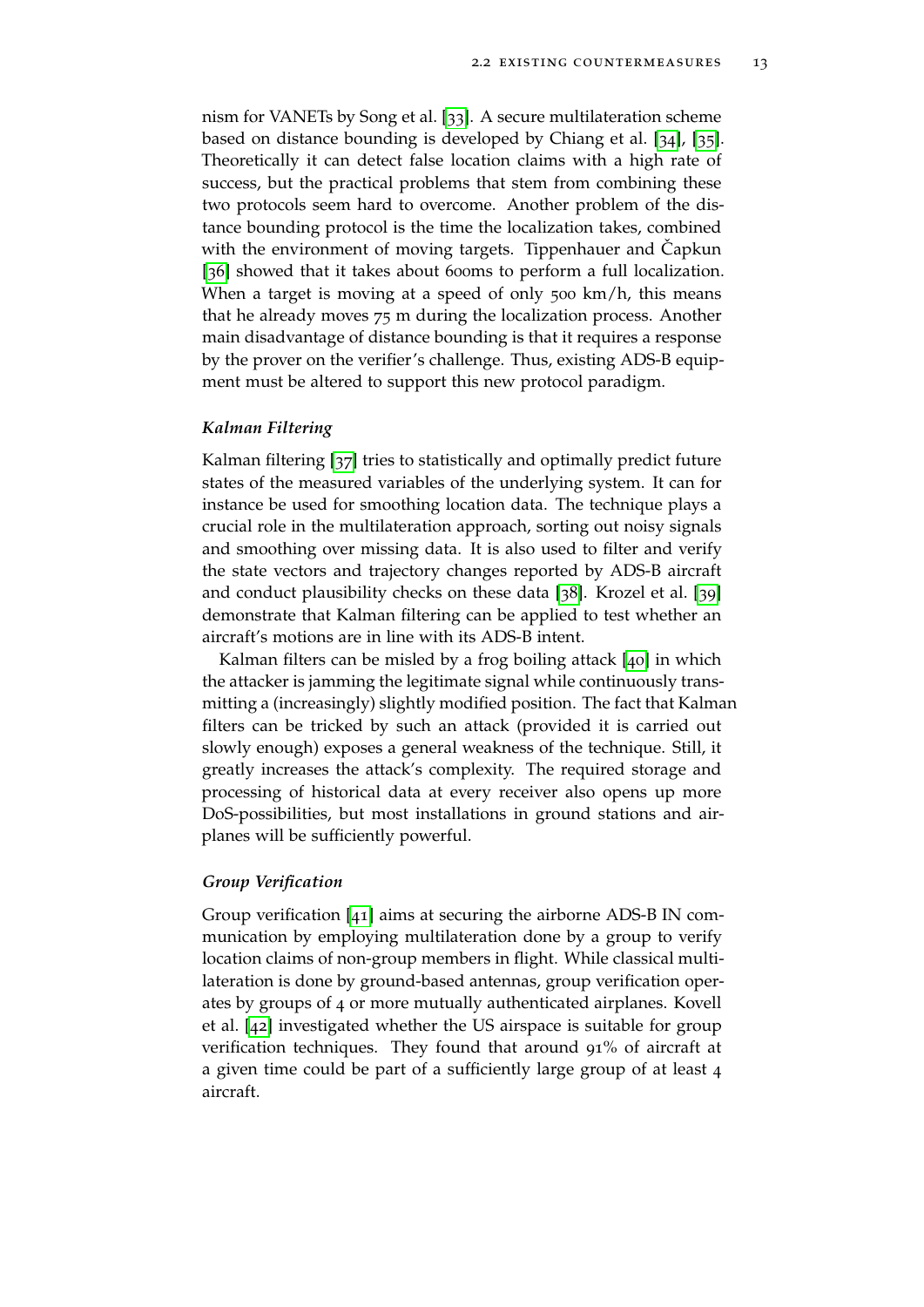A downside of group verification are the many additional messages required to implement the verification and trust process. The group concept would require a new protocol, replacing ADS-B's unidirectional broadcast protocol. Establishing trust to form a new group and avoiding malicious aircraft is very complicated as well. Moreover, the performance of the system in reaction to intelligent intentional jamming of some or all communication would have to be considered. Still, the group concept would significantly increase the difficulty and engineering effort of certain airborne attacks.

#### *Data Fusion*

Data fusion is aggregating data from various independent systems. Applied to ADS-B security, the literature proposes to check positional data obtained from within the system against data from other, independent sources. For example, Baud et al. [[43](#page-37-9)] describe the fusion of radar and ADS-B data and show that this improves the quality of tracking in practice. External data that can be combined with the internal ADS-B data can for instance stem from multilateration, traditional primary radar systems or flight plans. Liu et al. [[44](#page-37-10)] describe an algorithm to fuse sensor data (primary and secondary radar as well as multilateration) and flight plan information together for general fault detection. Such verification can provide a way of knowing if some of the involved systems work outside normal parameters, be it from a malicious form or not. Machine learning can be applied to detect anomalies in received information and to assess the data's trustworthiness (as shown in eg. [[45](#page-37-11)]), triggering technical or non-technical procedures in response.

Data fusion relies on a two-out-of-three approach, which is a widely accepted best practice for processes crucial to safety and security. Data fusion is already employed in practice (eg. in the ASDE-X system) and a data fusion apparatus looking to improve ADS-B security has been patented [[46](#page-38-0)]. The main advantage of data fusion is its compliance with legacy systems, including the current ADS-B protocol. The cost for the additional, generally redundant, systems remain a downside.

#### *Traffic Modeling*

Traffic modeling uses historical data and machine learning to create a model of a map of each ground station. The technique can determine whether certain air traffic is abnormal, based on eg. heatmaps or by detecting consecutive packets containing certain unchanged variables, indicating a ground-based attacker. Xia et al. [[47](#page-38-1)] propose an algorithm that could be performed by any node that has received enough measurements. Moreover, an intrusion detection system can utilize numerous comparably simple rules as potential red flags. This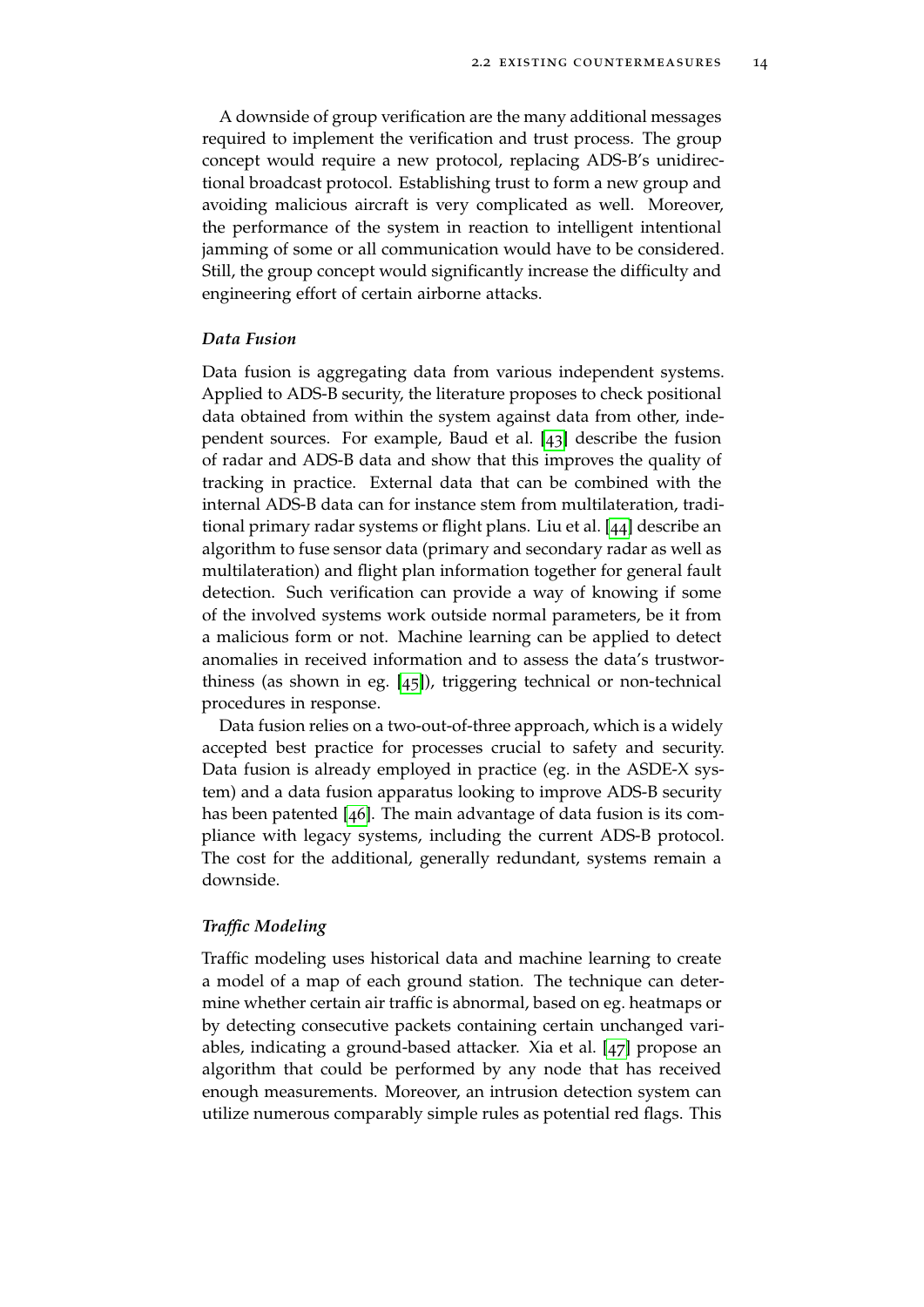way, traffic modeling can indicate unrealistic behaviour that should be further investigated either by a human or by other technical means. For example, when the data provided by an ADS-B participant technically of physically cannot be correct. Having to consider a large number of the aforementioned red flags will increase the attacker's risk of causing an alarm, as well as increase the cost and complexity of the attack.

Leinmuller et al. [[48](#page-38-2)] describe various potential red flags. Examples are the Acceptance Range Threshold, which will set of an alarm when a signal is received from a sender that claims to be so far away, that the signal should not have successfully arrived in the first place, and the Mobility Grade Threshold, which marks aircraft that claim to be flying faster than they technically can.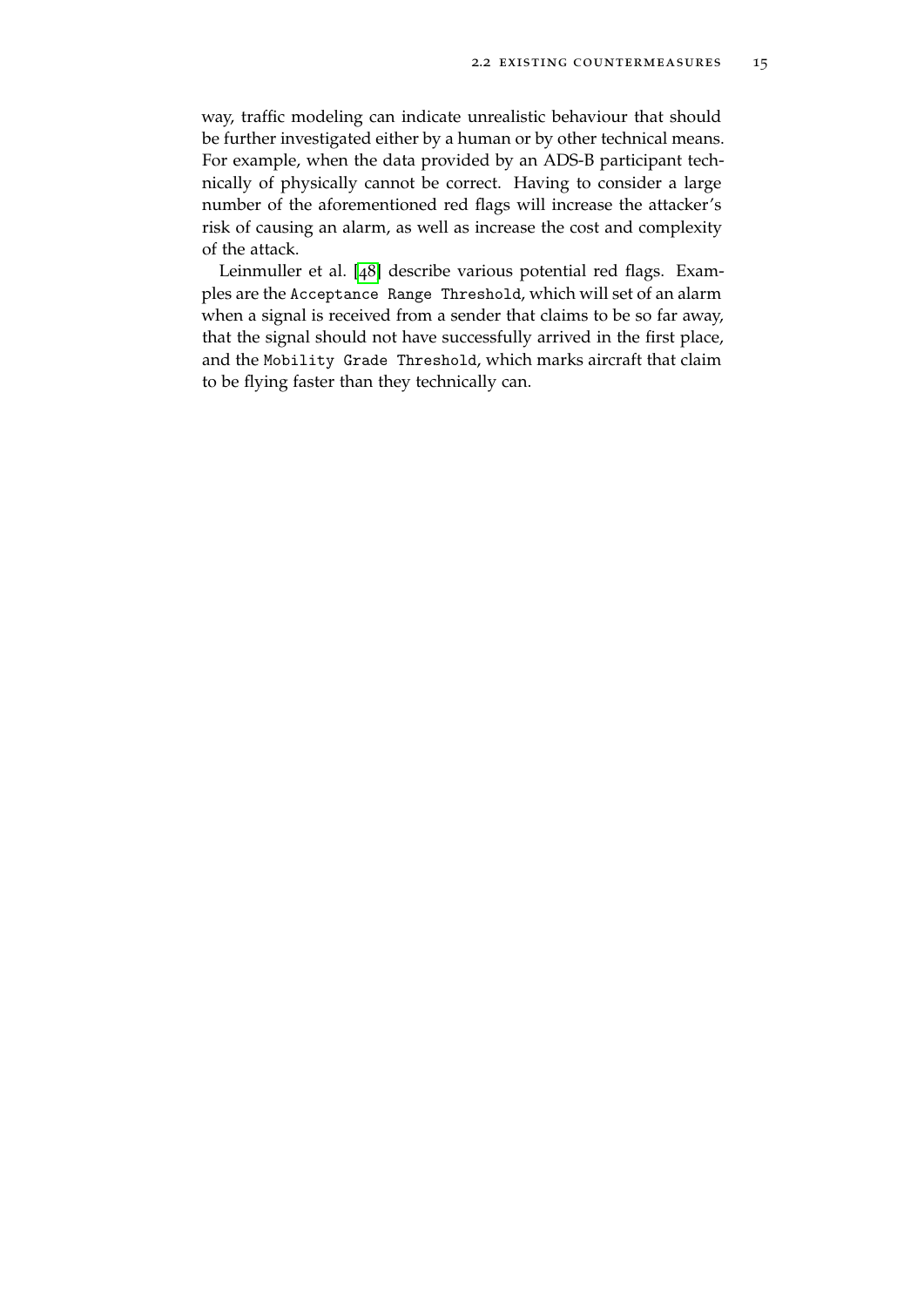## 3

#### <span id="page-15-0"></span>SECURITY OF SECURE LOCATION VERIFICATION

In this chapter, we assess the security of Secure Location Verification based on the OWASP Top 10 most critical web application security risks (2013) [[2](#page-34-1)]. In the first section, we theoretically discuss the Top 10 list and in the second section, we apply the list to Secure Location Verification.

#### <span id="page-15-1"></span>3.1 owasp top 10

The OWASP Top 10 for 2013 [[2](#page-34-1)] is based on datasets from firms that specialize in application security. This data spans over 500,000 vulnerabilities across hundreds of organizations and thousands of applications. OWASP selected and prioritized the Top 10 items according to this prevalence data, in combination with consensus estimates of exploitability, detectability, and impact estimates. The 2013 list comprises the following threats, ordered in descending risk:

**A1** *Injection*: When untrusted data is sent to an interpreter as part of a command or query, injection flaws could occur. The interpreter can be tricked by the attacker's hostile data into executing unintended commands or accessing data without proper authorization.

Since the insertion of illegitimate aircraft data is the largest risk we consider in this paper, and because this type of attack best fits within the injection category, we will also consider the insertion of data (not necessary triggering the execution of certain commands) within this threat.

- **A2** *Broken Authentication and Session Management*: When authentication functions are not implemented properly, attackers could compromise passwords, keys or session tokens, or could assume other users' identities.
- **A3** *Cross-Site Scripting (XSS):* When an application takes untrusted data and sends it to a web browser without proper validation or escaping, XSS flaws could occur. The victims' browser could execute scripts that were injected by the attacker, that could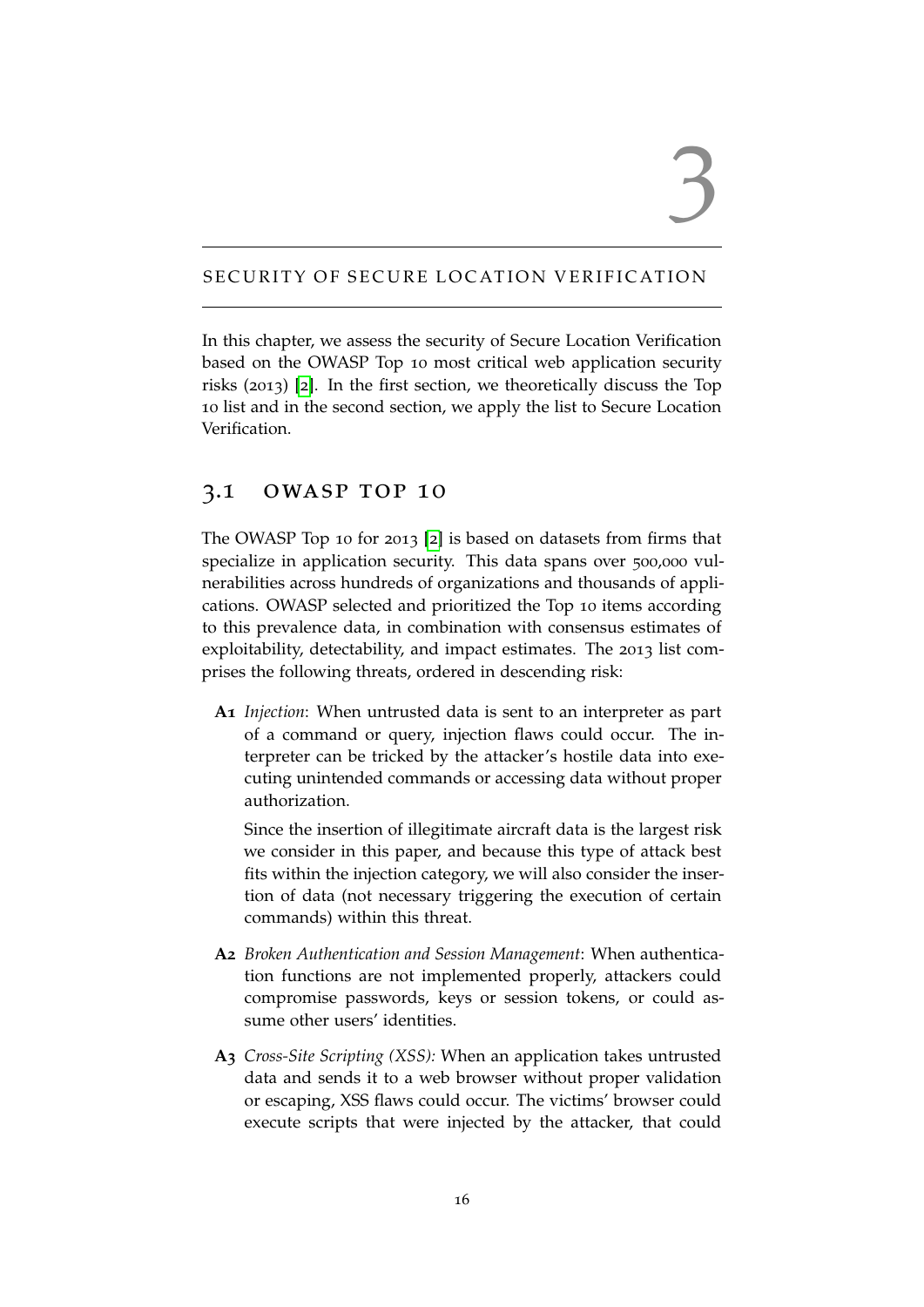hijack user sessions, deface web sites or redirect the user to malicious sites.

- **A4** *Insecure Direct Object References:* When a developer exposes a reference to an internal implementation object, such as a file, directory or database key, this is called a direct object reference. It is insecure when the object does not have an access control check or other protection, as attackers can manipulate these references to access unauthorized data.
- **A5** *Security Misconfiguration:* If secure settings are not defined, implemented and maintained, or if software is not kept up to date, a security misconfiguration occurs.
- **A6** *Sensitive Data Exposure:* When sensitive data is not given extra protection such as encryption at rest or in transit, as well as special precautions when exchanged with the browser, sensitive data exposure occurs.
- **A7** *Missing Functional Level Access Control:* When applications do not perform the same access control checks on the server side when a function is accessed as they do on the client side (eg. by displaying/hiding UI elements), functional level access control is missing. If requests to functionalities are not verified properly, attackers will be able to forge requests in order to access functionality without proper authorization.
- **A8** *Cross-Site Request Forgery (CSRF):* When a logged-on victim's browser sends a forged HTTP request to a vulnerable web application (including the victim's session cookie and any other automatically included authentication information), a CSRF attack occurs. The victim's browser is forced to generate request which the vulnerable application assumes to be sincere requests from the victim.
- **A9** *Using Known Vulnerable Components:* If a vulnerable component (such as libraries, frameworks and other software modules; often running with full privileges) is exploited, such an attack can facilitate serious data loss or server takeover.
- <span id="page-16-0"></span>**A10** *Unvalidated Redirects and Forwards:* When untrusted data is used to determine destination pages, unvalidated redirects and forwards occur. Victims could be redirected to phishing or malware sites and forwards could be abused to access unauthorized pages.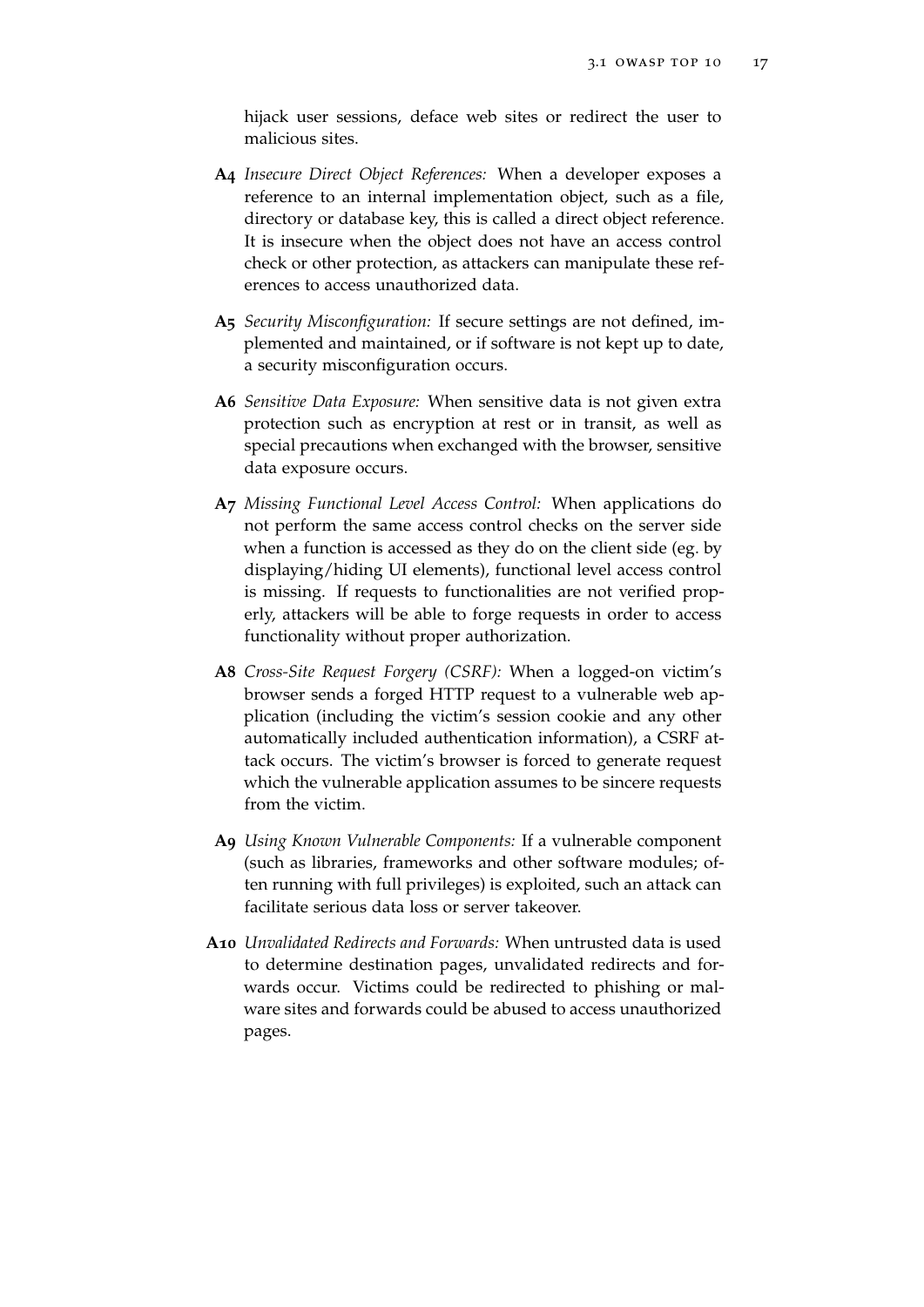#### 3.2 assessment secure location verification

In this section we will use the OWASP Top 10 as a checklist to review whether a technology that aims at providing Secure Location Verification for ADS-B is safe against all of the OWASP Top 10's threats. Moreover, we will give an example of a (concrete) vulnerability where relevant. We will do this for each technology within the Secure Location Verification paradigm, namely for multilateration, distance bounding, Kalman filtering, group verification, data fusion and traffic modeling.

#### <span id="page-17-0"></span>**3.2.1** *Multilateration*

- **A1** *Injection*: The multilateration system will detect fraudulent location data, but cannot verify that the identity provided by a certain ADS-B participant is genuine (see [3](#page-17-0).2.1's multilateration example, and [3](#page-17-0).2.1 threat A2). However, when signals from the multilateration antennas are sent to the central processing unit over a badly encrypted network, unvalidated data can still be injected. A Denial of Service (DoS) attack on the multilateration infrastructure (see 3.2.1 threat A9) is also a risk, disabling the location validation system and thereby re-enabling the injection of counterfeit location data.
- **A2** *Broken Authentication and Session Management*: ADS-B participants can assume bogus identities. For instance, a drone equipped with an ADS-B transmitter can claim to be a jumbo jet as long as its location claims are valid (see 3.2.1 threat A7).
- **A3** *Cross-Site Scripting (XSS):* Not applicable. Multilateration does not take input data that needs to be escaped.
- **A4** *Insecure Direct Object References:* As communication utilizes various receiving stations (antennas) and a central processing station (CPS). When the link between these communicating entities is implemented in an insecure way, eg. a reference to the CPS's database key is exposed, the security of this database could be breached. In that case, a plane could for instance be removed from the multilateration system, thereby preventing the verification process.
- **A5** *Security Misconfiguration:* Communication between the multilateration antennas and the ground station should be properly encrypted and authenticated; attempts of tampering with the data should also be detected.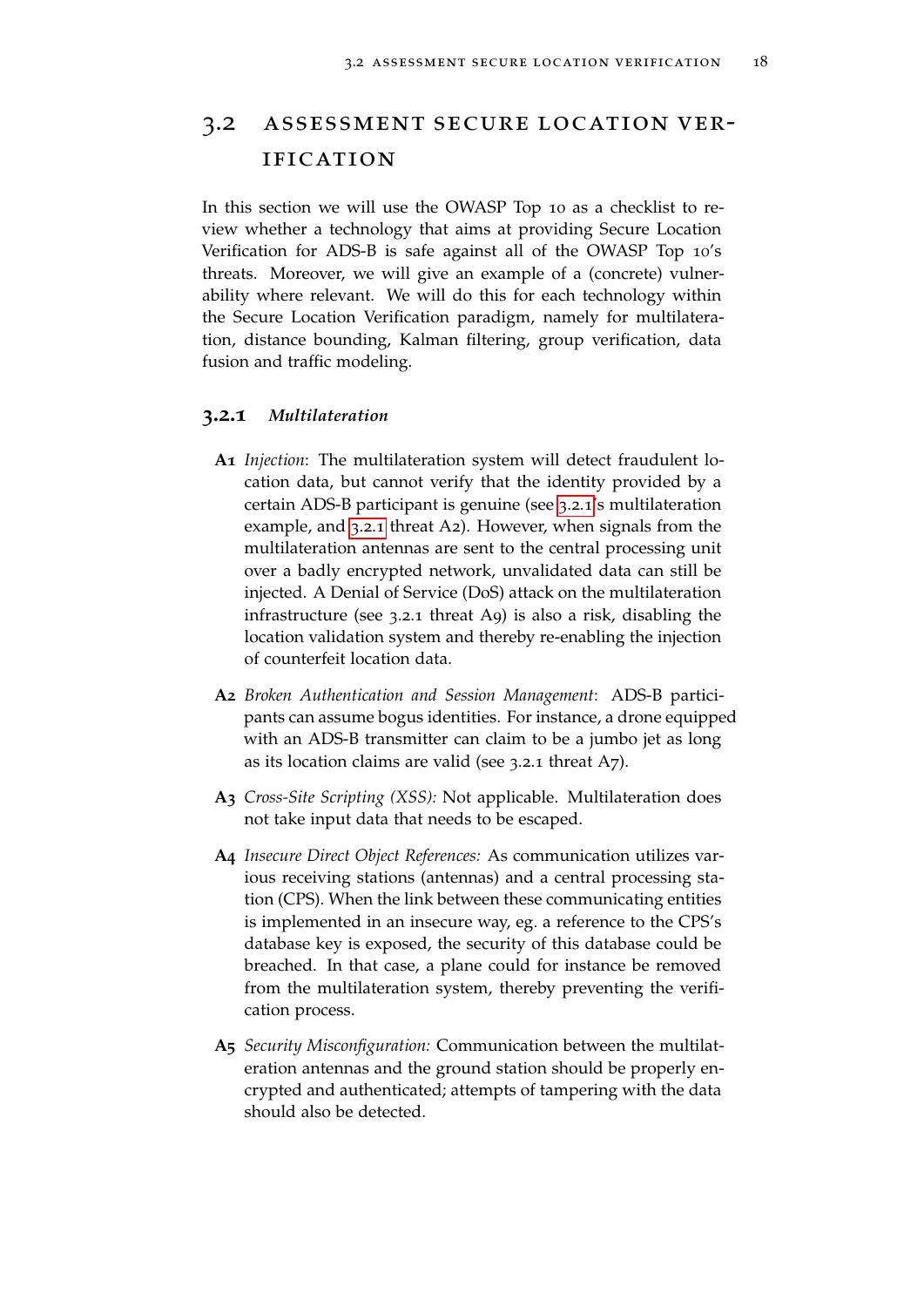- **A6** *Sensitive Data Exposure:* While multilateration does not process any sensitive data itself, it is a good idea to keep (some of) the antennas' locations confidential. Since security by obscurity is applied, this will increase the complexity of attacks on the multilateration system.
- **A7** *Missing Functional Level Access Control:* No access control in the current situation, but a distinction could be made for various sizes of ADS-B participants (ie. drones, general aviation, airlines). For larger planes, a global database could be set up to keep track of their latest known location. This would make it easier to detect bogus identity claims and will increase the complexity of Denial of Service attacks on the antennas.
- **A8** *Cross-Site Request Forgery (CSRF):* Not applicable. Multilateration does not have an authentication or session management system, and no requests can be sent to the system as well.
- **A9** *Using Known Vulnerable Components:* When signals from the multilateration antennas are sent to the ground station over a wireless network, this network can be attacked via eg. DoS-attacks, disabling multilateration. Even when a wired network is chosen, data cables and antennas might be compromised. Furthermore, the accuracy of multilateration in practice deteriorates over long distance. Thus, multilateration might not be available on vast open spaces and oceans. Moreover, multilateration is susceptible [[49](#page-38-3)] to multi-path: a situation in which a radio signal reaches the receiving antenna via two paths.
- **A10** *Unvalidated Redirects and Forwards:* Not applicable. The multilateration system does not have any redirects.

#### **Example** (Multilateration)**.**

While one is able to verify whether a location claim made by an ADS-B participant is genuine or not, this does not imply that we know *who* this participant is.

Consider a drone equipped with ADS-B Out that is able to fly at high speed approaching a big city. The location claims it broadcasts are genuine, but the identity is not: it claims to be an American Airlines jumbo jet. With the terrible events of  $9/11$  in mind, authorities may decide to send out fighter jets, to ground airplanes, or even to evacuate buildings. In the meantime, the drone disappears and is never to be seen again. This could result in significant economical loss, decreased confidence in air transport among the general public, and possibly even panic during any grounding or evacuation.

<span id="page-18-0"></span>In practice, however, it seems that many cross-checks (manual *data fusion*) generally happen in such a case.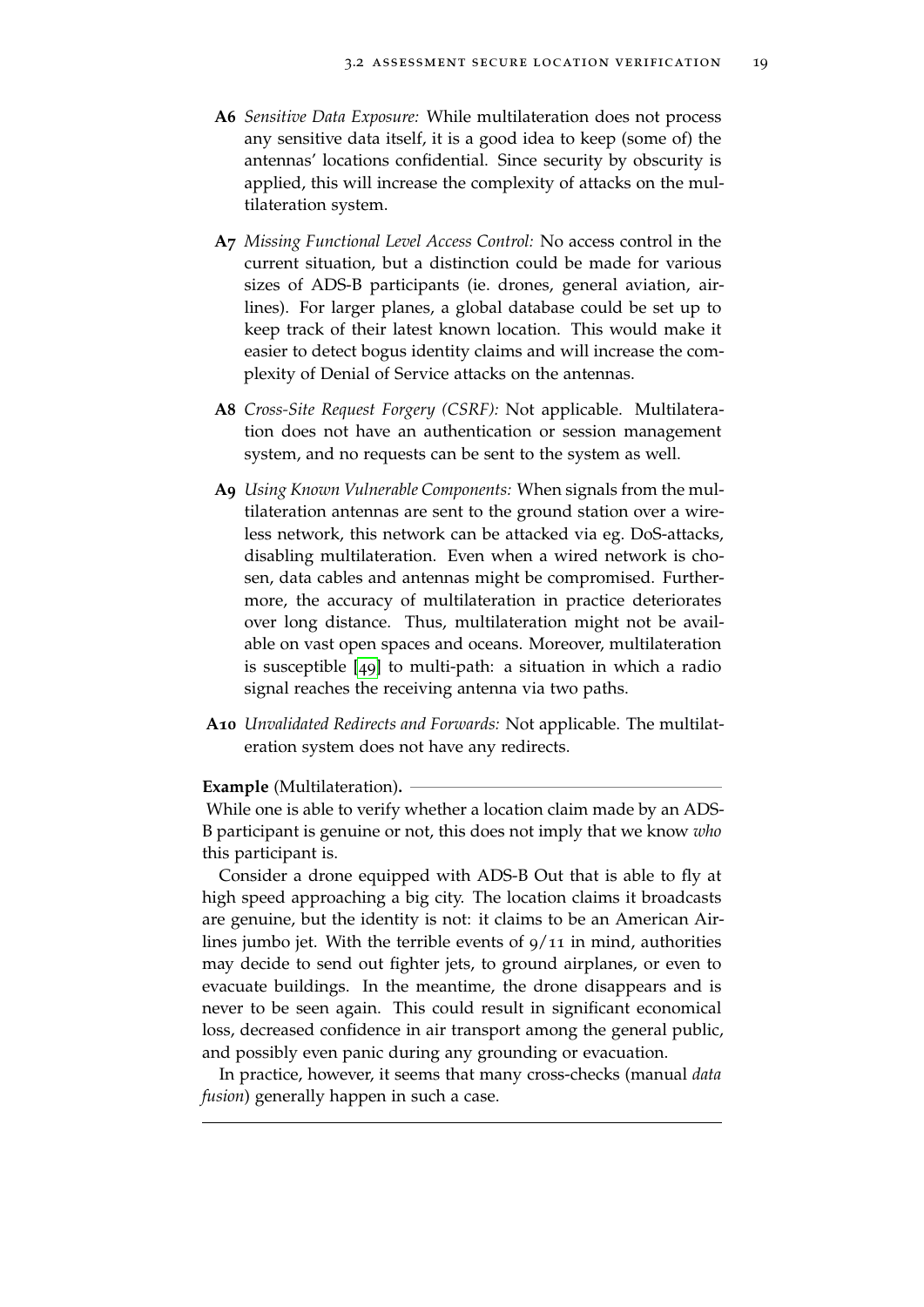#### **3.2.2** *Distance bounding*

- **A1** *Injection*: Distance bounding serves as an upper-bound for the actual distance. Combining multiple verifiers would lead to the same effect as multilateration. Injection of commands or queries that are actually executed is not possible.
- **A2** *Broken Authentication and Session Management*: ADS-B participants can assume bogus identities. For instance, a drone equipped with an ADS-B transmitter can claim to be a jumbo jet as long as its location claims are valid. (also see 3.2.2 threat A7)
- **A3** *Cross-Site Scripting (XSS):* Not applicable. Distance bounding does not take input data that needs to be escaped.
- **A4** *Insecure Direct Object References:* Not applicable. Distance bounding does not refer to any implementation object, such as file, directory or database key.
- **A5** *Security Misconfiguration:* Various attacks on the distance bounding protocol are known, such as a guessing attack and distance hijacking (see 3.2.2 threat A9).
- **A6** *Sensitive Data Exposure:* Not applicable. Distance bounding does not process any sensitive data. Comparable to multilateration, the prover's location could be kept secret to increase the attack's complexity.
- **A7** *Missing Functional Level Access Control:* No access control in the current situation, but a distinction could be made for various sizes of ADS-B participants (ie. drones, general aviation, airlines). For larger planes, a global database could be set up to keep track of their latest known position. This would make it easier to detect bogus identity claims.
- **A8** *Cross-Site Request Forgery (CSRF):* Not applicable. Distance bounding does not have an authentication or session management system, and no requests can be sent to the system as well.
- **A9** *Using Known Vulnerable Components:* Various distance bounding protocols are vulnerable to a guessing attack where the malicious power pre-emptively transmits guessed values for a number of response bits, as well as relay attacks (distance fraud, mafia fraud and terrorist fraud) due to latency [[31](#page-36-8)]. Distance Hijacking, where a dishonest prover exploits one or more honest parties to provide a verifier with false information about the distance between prover and verifier, is also a threat [[32](#page-36-9)]. However, performing an attack such as distance hijacking in the ADS-B context seems greatly harder (see [3](#page-18-0).2.2's distance bounding example).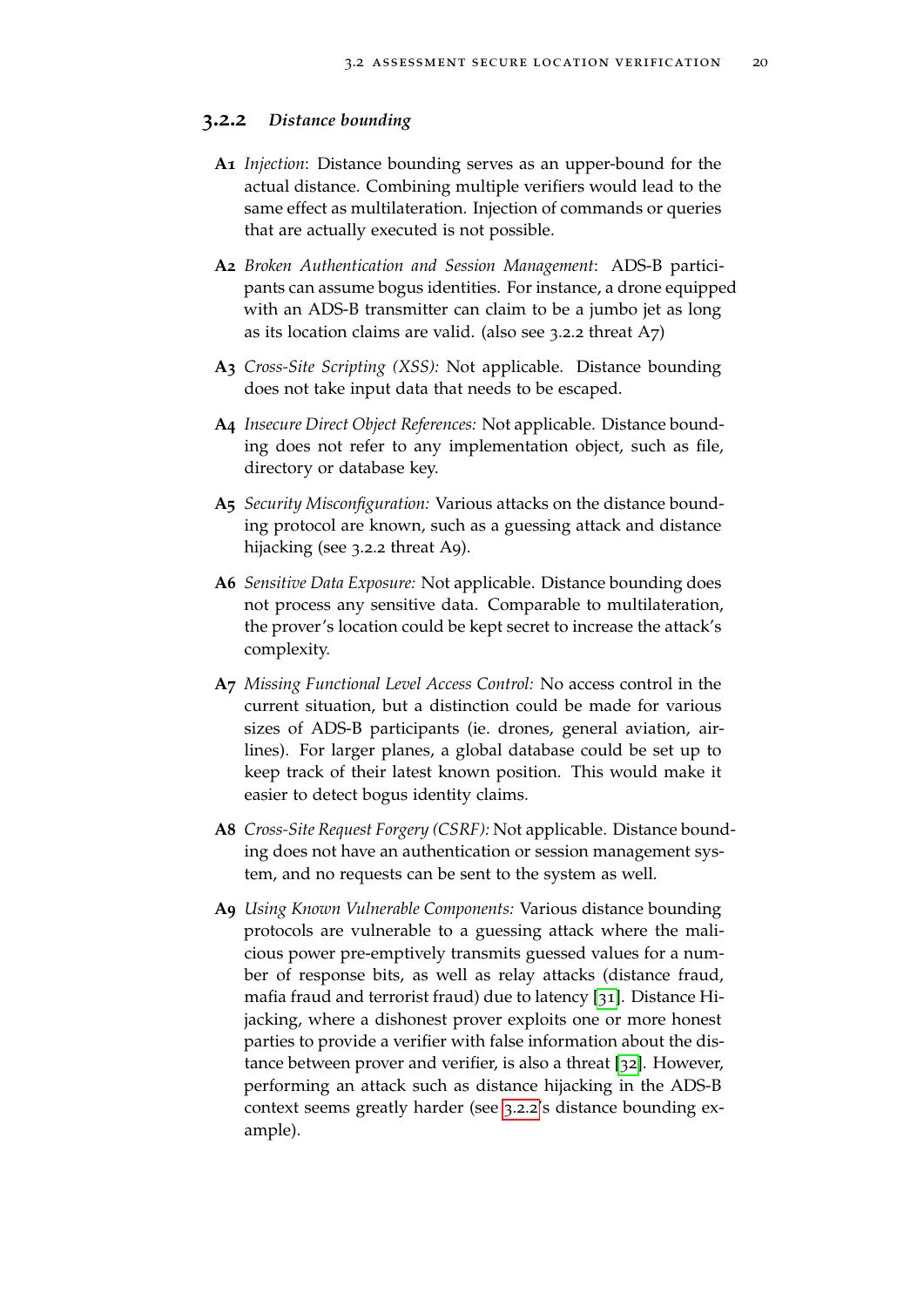**A10** *Unvalidated Redirects and Forwards:* Not applicable. The distance bounding system does not have any redirects.

#### **Example** (Distance bounding)**.**

The classical distance bounding protocol by Brands and Chaum [[30](#page-36-7)] is susceptible to attacks such as mafia fraud, distance fraud and terrorist fraud [[31](#page-36-8)], as well as distance hijacking [[32](#page-36-9)]. Cremers et al. [[32](#page-36-9)] provided the following summary of these attacks:

*Mafia Fraud*: In this type of attack, both the prover *P* and verifier *V* are honest, and the attack is performed by an external attacker A. The attacker attempts to shorten the distance measured between the honest prover and the verifier.

*Distance Fraud*: A dishonest prover *P* will try to shorten the distance measured by the verifier *V*. This type of attack is executed by the dishonest prover *P* alone, without collusion with other (external) parties. The attack enables shortening the distance measured by the verifier, as the prover is able to reply too early. This can occur when the protocol allows the prover to send his reply before receiving the challenge.

*Terrorist Fraud*: A dishonest prover *P* collaborates with an external attacker  $A$  to convince the verifier  $V$  that he is closer than he actually is.

*Distance Hijacking*: A dishonest prover *P* convinces a verifier *V* that *P* has executed a distance measurement phase with *V*, whereas this phase has in fact been executed by an honest prover P<sup>'</sup>. This is done without the cooperation of the honest prover P'. Often this type of attack can be carried out by allowing the honest prover to complete the distance bounding protocol as he normally would, and then by replacing all messages that contain signatures or MACs, with messages signed (or MAC'ed) by the attacker.

We will now assess whether these attacks can be a risk for Secure Location Verification. In the case of mafia fraud, an external attacker could only shorten the distance being measured between a legitimate airplane and the verifier. This seems not very interesting in practice. However, the external attacker could also shorten the distance being measured between the verifier and a *fraudulent* ADS-B participant: the terrorist fraud attack. Cremers et al. [[32](#page-36-9)] observed that the physical distance between the attacker and the verifier is typically small in order for the attacker to be able to shorten the distance. Since the Secure Location Verification implementation of distance bounding utilizes various collaborating verifiers, this attack requires various collaborating attackers, which greatly increases the attack's complexity. This will make it very hard to imitate a trustworthy flight path, especially when distance bounding is combined with other techniques, such as Kalman filtering or traffic modeling.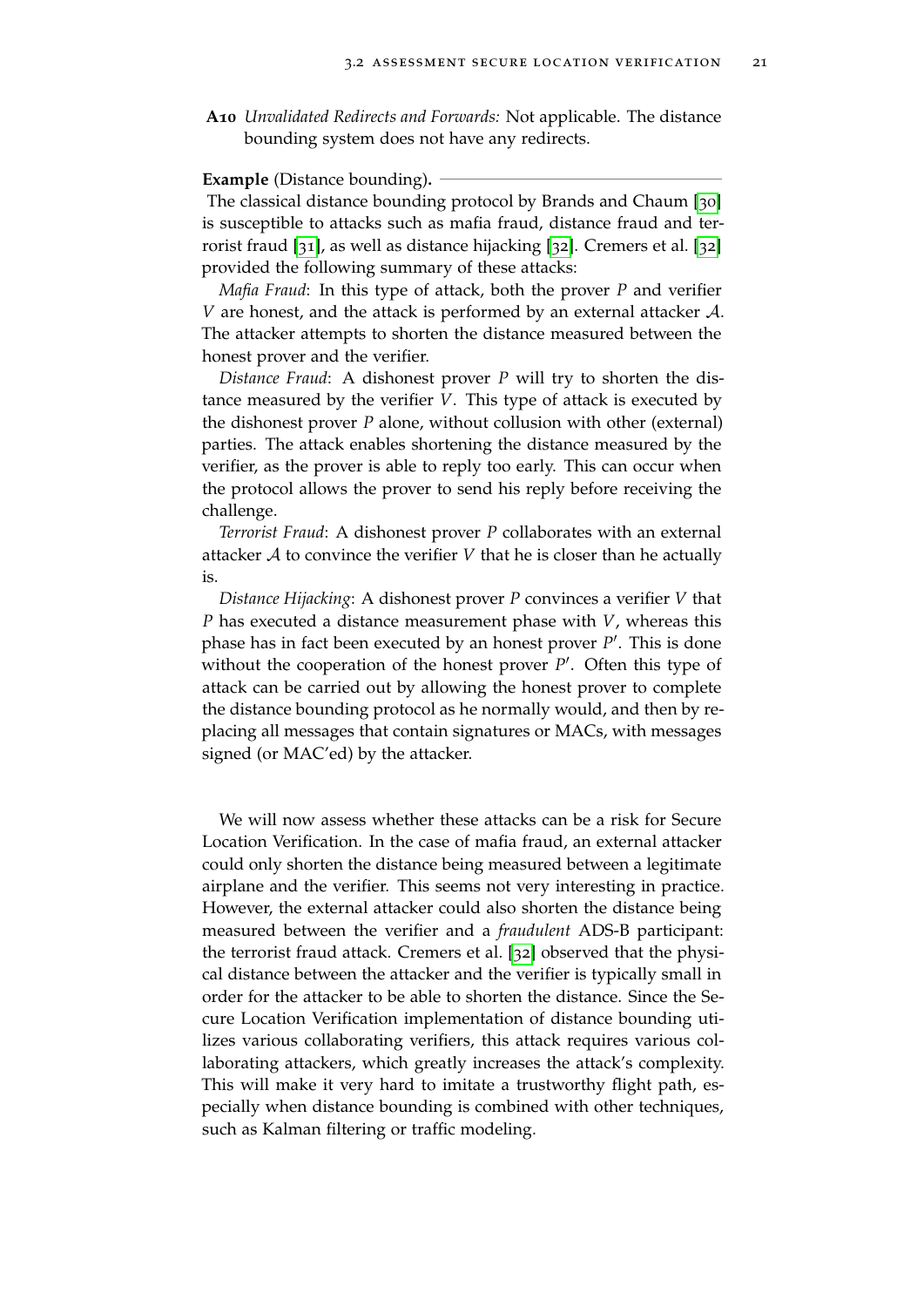A successful distance hijacking attack in the context of ADS-B is also not very likely, since this attack only enables a dishonest ADS-B participant P to claim the location of a legitimate aircraft P', or at least a component of its location. With only this ability, it is either nearly impossible to maintain a trustworthy flight path, or the attacker can merely claim to be the legitimate aircraft. The latter would bring the attack back to an *identification* breach, very similar to the problem discussed in multilateration's example [3](#page-17-0).2.1.

Merely the distance fraud attack seems to be a risk for ADS-B. However, the required timing precision makes the attack very complex, especially in the situation where multiple verifiers collaborate.

#### <span id="page-21-0"></span>**3.2.3** *Kalman filtering*

- **A1** *Injection*: Injection of counterfeit aircraft data remains possible, but location claims can only differ (increasingly) slightly (see frog boiling attack as demonstrated in [3](#page-21-0).2.3's Kalman filtering example). Injection of commands or queries that are actually executed is not possible.
- **A2** *Broken Authentication and Session Management*: Ghost planes and bogus identities can still be created, as long as they start outside the reach of the Kalman filtering system.
- **A3** *Cross-Site Scripting (XSS):* Not applicable. Kalman filtering does not take input data that needs to be escaped.
- **A4** *Insecure Direct Object References:* Not applicable. Kalman filtering does refer to any implementation object, such as file, directory or database key.
- **A5** *Security Misconfiguration:* Storing and using more historical data could increase the accuracy of the predictions, but could also open up more DoS-possibilities (see 3.2.3. threat A9).
- **A6** *Sensitive Data Exposure:* Not applicable. Kalman filtering does not process any sensitive data.
- **A7** *Missing Functional Level Access Control:* An 'access control' system could be introduced, only allowing certain aircraft motions within a certain intent<sup>[1](#page-21-1)</sup>. The system should set off alarms when intent and movement do not match.
- **A8** *Cross-Site Request Forgery (CSRF):* Not applicable. Kalman filtering does not have an authentication or session management system, and no requests can be sent to the system as well.

<span id="page-21-1"></span><sup>1</sup> *Intent*: Information on planned future aircraft behaviour, which can be obtained from the aircraft systems (avionics).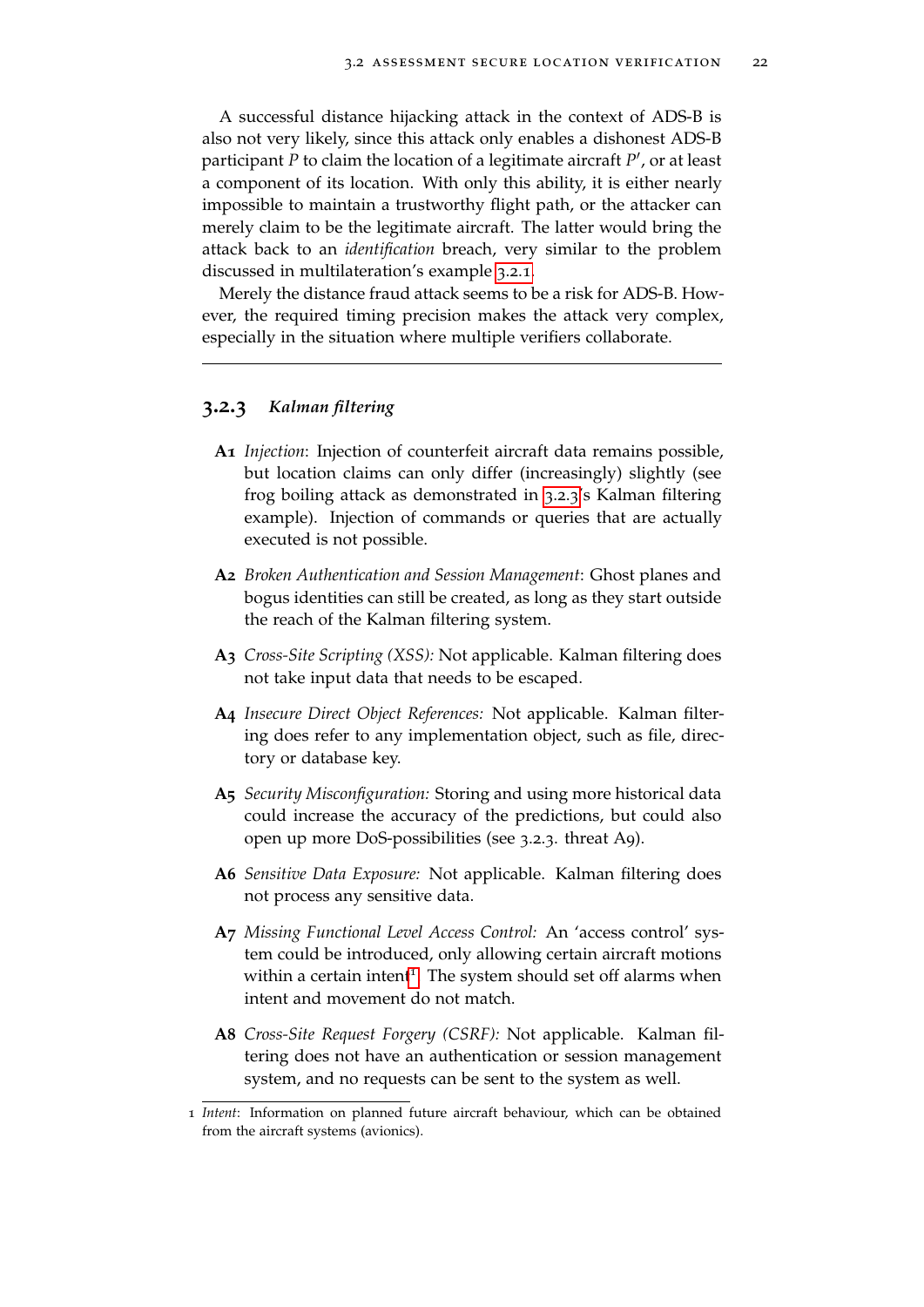

<span id="page-22-0"></span>Figure 2: Intent verification by Kalman filtering [[39](#page-37-5)].

- **A9** *Using Known Vulnerable Components:* The required storage and processing of historical data at every receiver opens up more DoS-possibilities, but most installations in ground stations and airplanes will be sufficiently powerful [[1](#page-34-0)].
- **A10** *Unvalidated Redirects and Forwards:* Not applicable. The kalman filtering system does not have any redirects.

#### **Example** (Kalman filtering)**.**

The frog boiling attack, as proposed by Chan-Tin et al. [[40](#page-37-6)], describes the situation where an adversary jams the original signal, and inserts counterfeit data while consistently operating within the threshold of rejection. In Figure [2](#page-22-0), a typical example of intent verification by utilizing Kalman filtering can be seen.

When an attacker performs the attack slowly enough, the Kalman system will see the injected data as a valid trajectory change. This could be considered as a message modification attack since air traffic control and other aircraft expect this plane to be on a different location than it is in reality. By doing so, aircraft can be given wrong instructions by air traffic control, and systems like the traffic collision avoidance system (TCAS) might take the wrong input or respond in a way it should not respond.

#### <span id="page-22-1"></span>**3.2.4** *Group verification*

- **A1** *Injection*: The newly introduced communication in the new protocol, eg. arranging mutual authentication within the group, could introduce new injection vulnerabilities. Nevertheless, the complexity of injecting false location data is increased significantly.
- **A2** *Broken Authentication and Session Management*: The in-group mutually authentication must be done thoroughly, which will be a challenge. Moreover, like is the case with multilateration and distance bounding, a verified location does not imply a verified identity.
- **A3** *Cross-Site Scripting (XSS):* The implementation should be very careful of the possibility of man-in-the-middle attacks, as well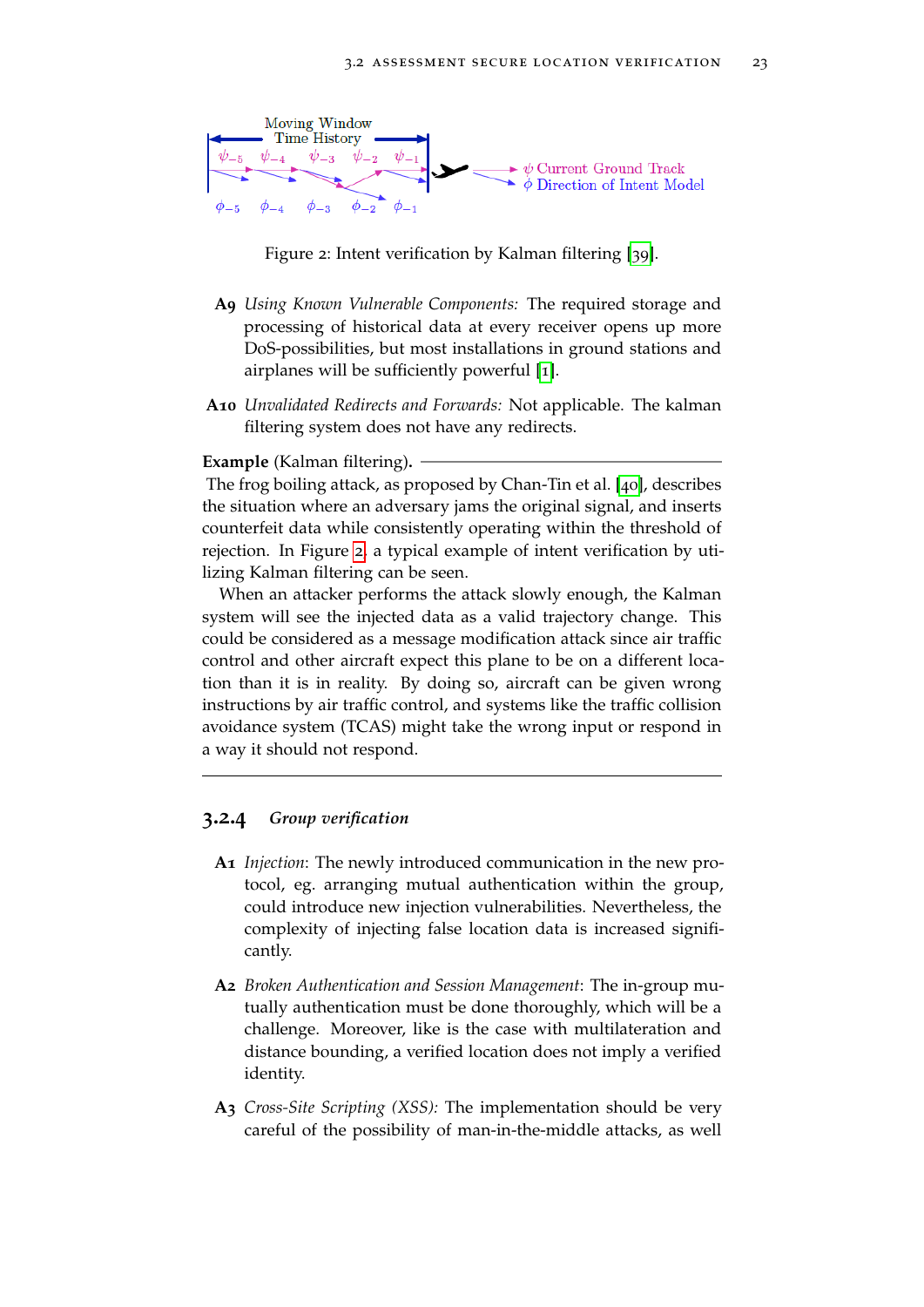as attacks with multiple adversaries (see 3.2.4 threat A9 and [3](#page-22-1).2.4's group verification example).

- **A4** *Insecure Direct Object References:* Not applicable. Group verification does refer to any implementation object, such as file, directory or database key.
- **A5** *Security Misconfiguration:* As is the case with multilateration, the communication and mutual authentication within group members should be well encrypted and authenticated. Since group verification is bound to use a wireless channel for this communication, the protocol should be resistant against man-in-themiddle attacks.
- **A6** *Sensitive Data Exposure:* Not applicable. This technique does not handle any additional sensitive data.
- **A7** *Missing Functional Level Access Control:* All communication within the group should be properly encrypted and authenticated. Without proper authentication, attackers could access functionality without valid authorization. For instance, a fraudulent aircraft could get itself approved by all surrounding groups.
- **A8** *Cross-Site Request Forgery (CSRF):* The process of mutual authentication and querying (assumed) group members opens up various man-in-the-middle possibilities. Forged requests could be used to carry out such a MitM attack.
- **A9** *Using Known Vulnerable Components:* The communication between group members is prone to (reactive) jamming. This would cause a (partial) DoS on the group verification system. The system is also unusable in areas with almost no air travel, since no groups can be formed in these areas.

Above all, while not a weakness of the technique itself, the group concept would require a new protocol, replacing ADS-B's unidirectional broadcast protocol. This makes the implementation of group verification harder than the other techniques (since all ADS-B equipment has to be replaced), and makes group verification unsuitable as a short term solution.

**A10** *Unvalidated Redirects and Forwards:* Not applicable. The group verification concept does not have any redirects.

#### **Example** (Group verification)**.**

A special case of an attack with multiple adversaries occurs when a single adversary utilizes multiple sending antennas, spread around different locations. It can combine timing and signal strength (and therefore reach) to dynamically claim to be on a location of choice, and those claims will still be approved. This attack can occur in both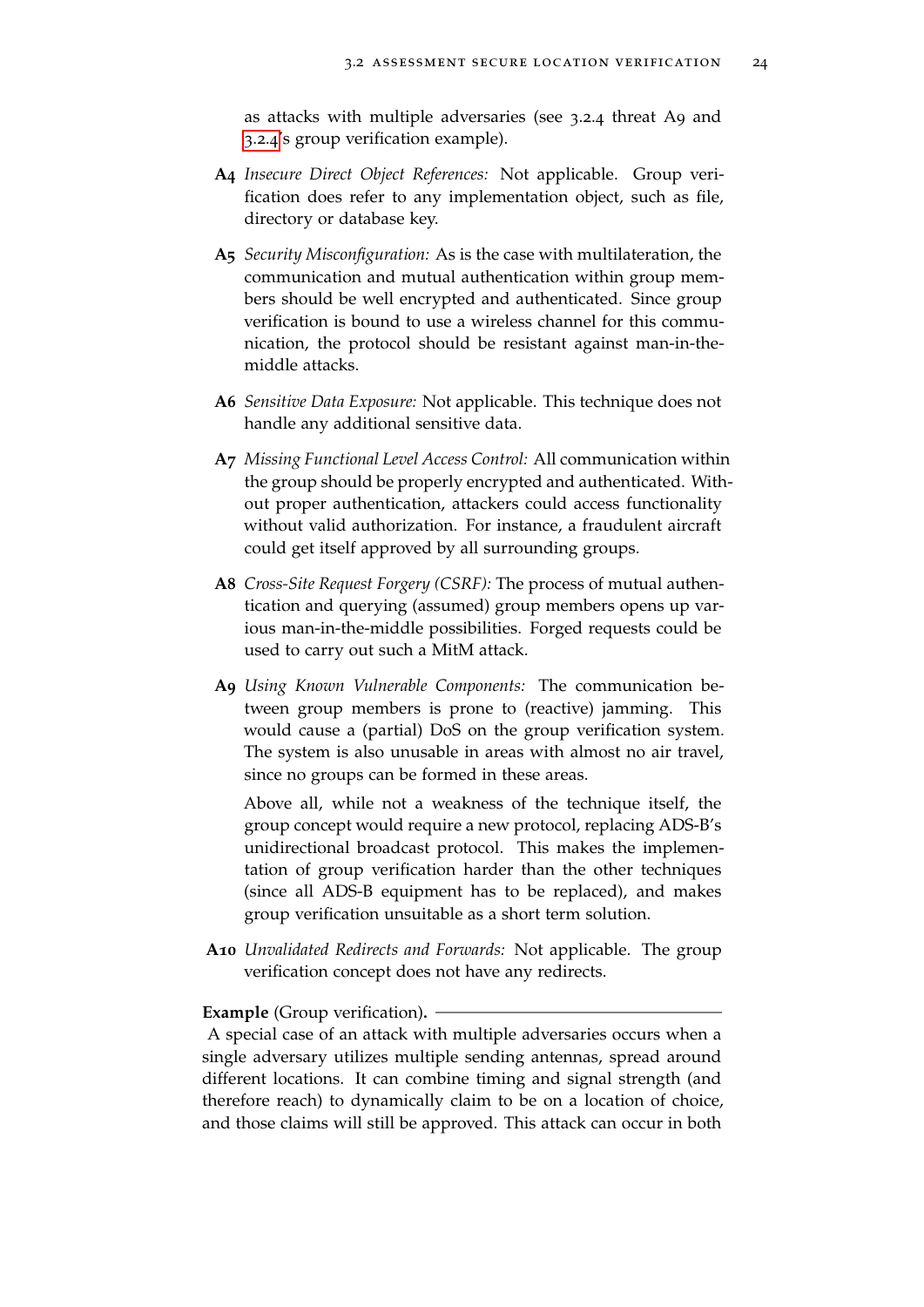'standard' multilateration settings, as well as within group verification.

#### **3.2.5** *Data fusion*

- **A1** *Injection*: The fusion of sensor data (eg. from ADS-B and radar or multilateration systems) with flight plan data will make a quick detection of injected counterfeit data more likely. The two-out-of-three approach will also increase the complexity of the injection attack itself, but does not exclude the possibility of a successful attack. Above all, the various sensor and flight plan data must be properly validated in order to prevent injection attacks.
- **A2** *Broken Authentication and Session Management*: When ADS-B data is fused with either radar or multilateration data, location claims can be verified. When fused with flight plan data, it becomes viable to make an educated guess to determine whether the actual identity of the aircraft matches the identity it claims to be. However, all data sources that deliver data to the data fusion algorithm need to be properly authenticated (see 3.2.5 threat A7).
- **A3** *Cross-Site Scripting (XSS):* All sensor and flight plan data must be properly escaped in order to prevent XSS attacks.
- **A4** *Insecure Direct Object References:* The storage and retrieval of flight plan records should be secure, among others to prevent sensitive data exposure (see 3.2.5 threat A6).
- **A5** *Security Misconfiguration:* The presence of a security misconfiguration (risk) will depend on the implementation of the fusion application.
- **A6** *Sensitive Data Exposure:* In some circumstances, detailed flight information can be sensitive. For instance, when a presidential airplane is expected to fly over an airspace that can be considered dangerous. However, due to the transparent nature of ADS-B, some sensitive information may already be public.
- **A7** *Missing Functional Level Access Control:* Within this technique, it is key to properly verify the legitimacy of the various data sources. When fraudulent data sources can be added to the system, this will bring down the whole security framework. Moreover, the data sources themselves need to properly verify their own input and access control. This applies to the flight plan data source in particular, as it will likely rely on data provided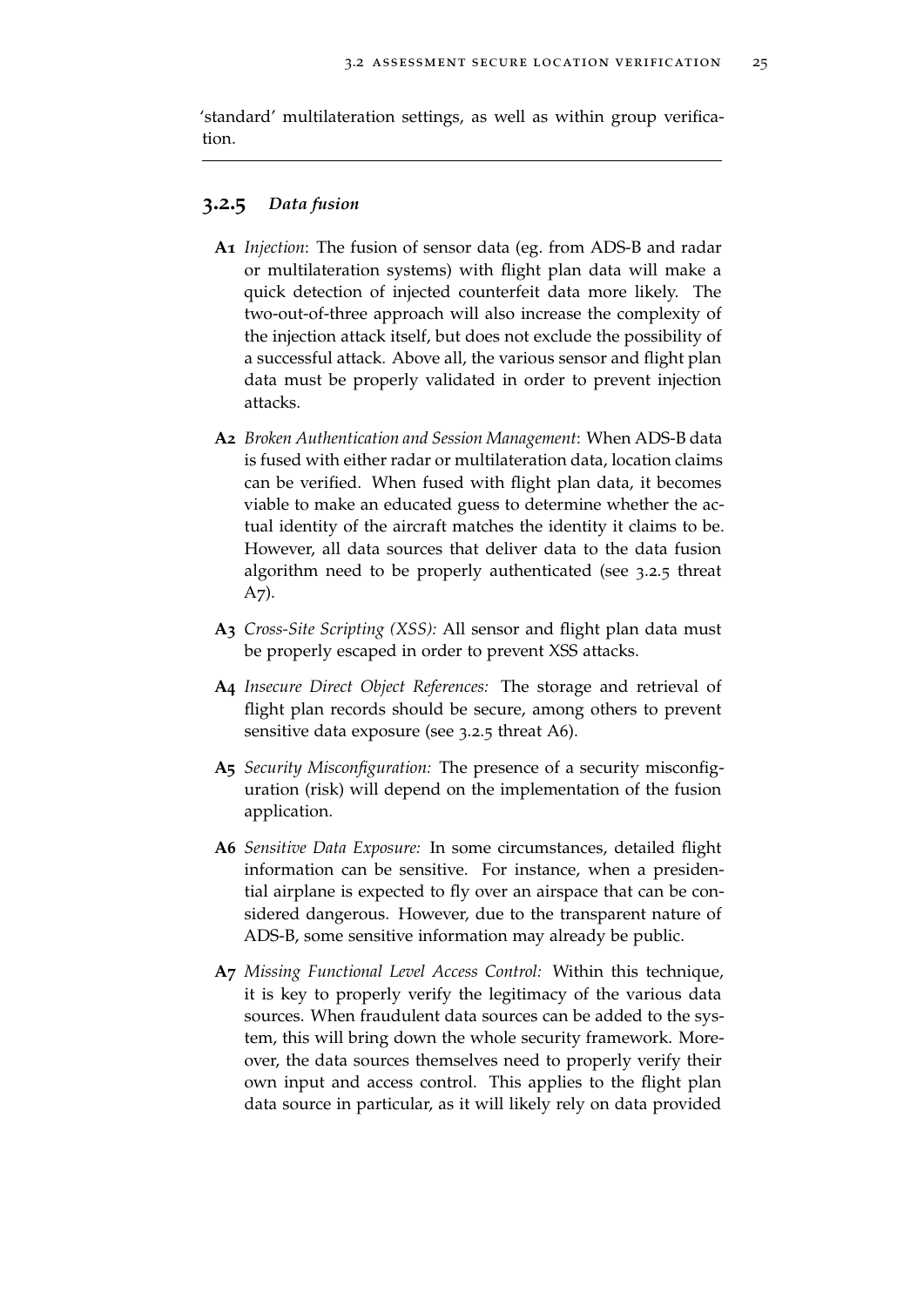by third parties, such as airliners. It is of fundamental importance to the data fusion concept that all inserted data is legitimate.

- **A8** *Cross-Site Request Forgery (CSRF):* The presence of CSRF attacks will depend on the implementation of the fusion application.
- **A9** *Using Known Vulnerable Components:* Vulnerabilities of the various subsystems could be abused (especially the insertion of fraudulent data, as shown in A7). Since the additional, generally redundant, subsystems generate extra financial costs, they may be switched off in the future, undermining the accuracy and effectiveness of the data fusion application.
- **A10** *Unvalidated Redirects and Forwards:* Not applicable. The data fusion application is unlikely to have any redirects.

#### **3.2.6** *Traffic modeling*

- **A1** *Injection*: Utilizing various potential red flags will increase the detection likeliness when illegitimate data is inserted.
- **A2** *Broken Authentication and Session Management*: Traffic modeling can make some basic distinctions, for instance whether some object actually is a plane or some ground station that claims to be a plane. It can also (statistically) decide whether it is logical to have a plane on a certain location. However, a (slightly altered) replay attack can still be performed by any ADS-B participant, claiming a false location. A false identity can still be claimed as well.
- **A3** *Cross-Site Scripting (XSS):* Not applicable. Traffic modeling does not take input data that needs to be escaped.
- **A4** *Insecure Direct Object References:* Not applicable. Traffic modeling does not refer to any implementation object, such as file, directory or database key.
- **A5** *Security Misconfiguration:* As shown at 3.2.6. threat A9, the storage and processing of historical data could open up DoS attack avenues.
- **A6** *Sensitive Data Exposure:* Exposure of the generated heatmaps could assist an attacker to circumvent this countermeasure. However, since ADS-B data is public, an attacker might also generate a heatmap herself.
- **A7** *Missing Functional Level Access Control:* Not applicable. Traffic modeling does not have any functionalities that can be accessed from the outside world.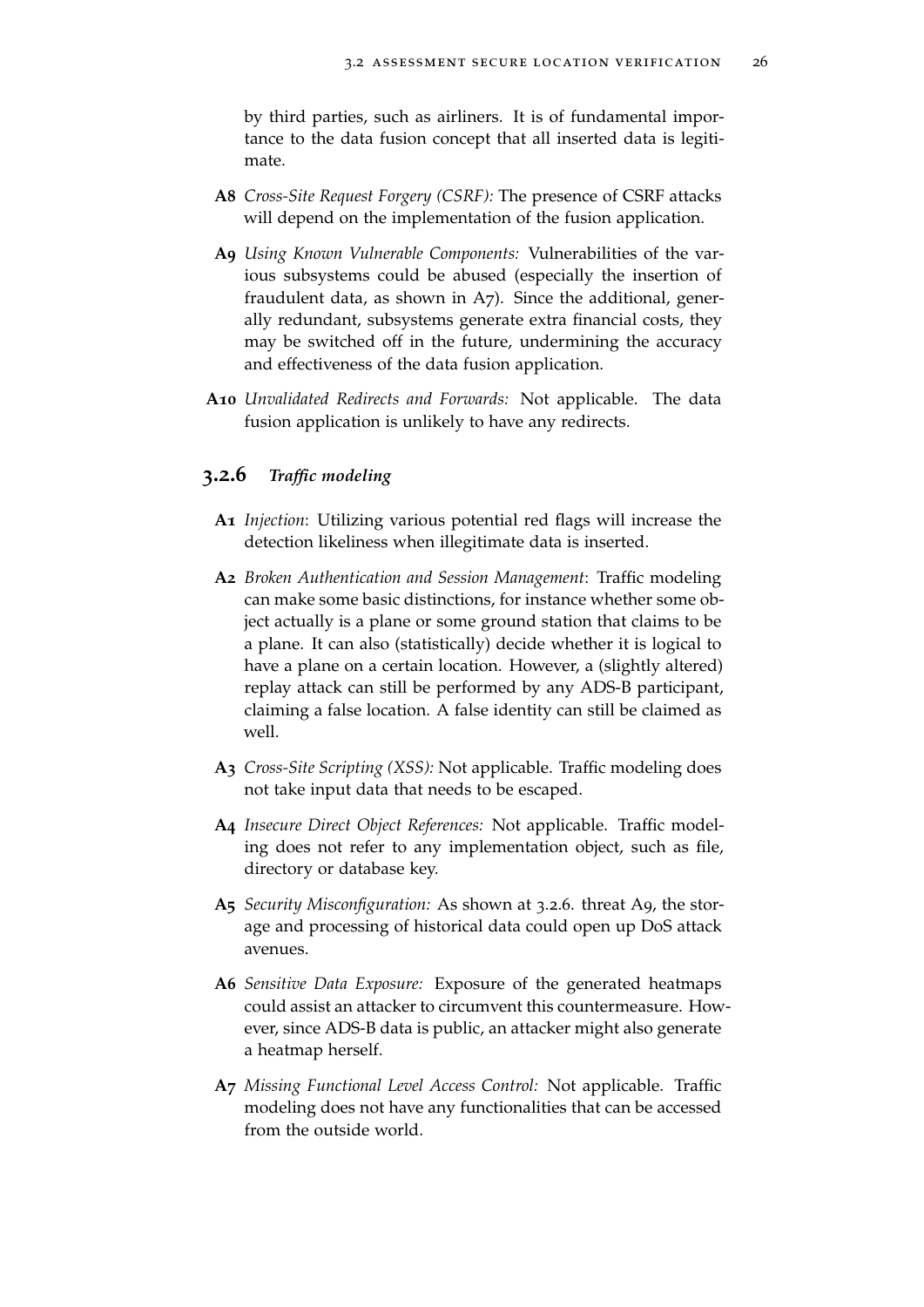- **A8** *Cross-Site Request Forgery (CSRF):* Not applicable. Traffic modeling does not have an authentication or session management system, and no requests can be sent to the system as well.
- **A9** *Using Known Vulnerable Components:* An attacker deliberately causing lots of false alarms as a basis for another attack might be a problem. Moreover, the storage and processing of historical data could open DoS possibilities, as the machine learning algorithm might run out of its capacity when dozens of (fake) planes suddenly pop up.
- **A10** *Unvalidated Redirects and Forwards:* Not applicable. The traffic modeling system does not have any redirects.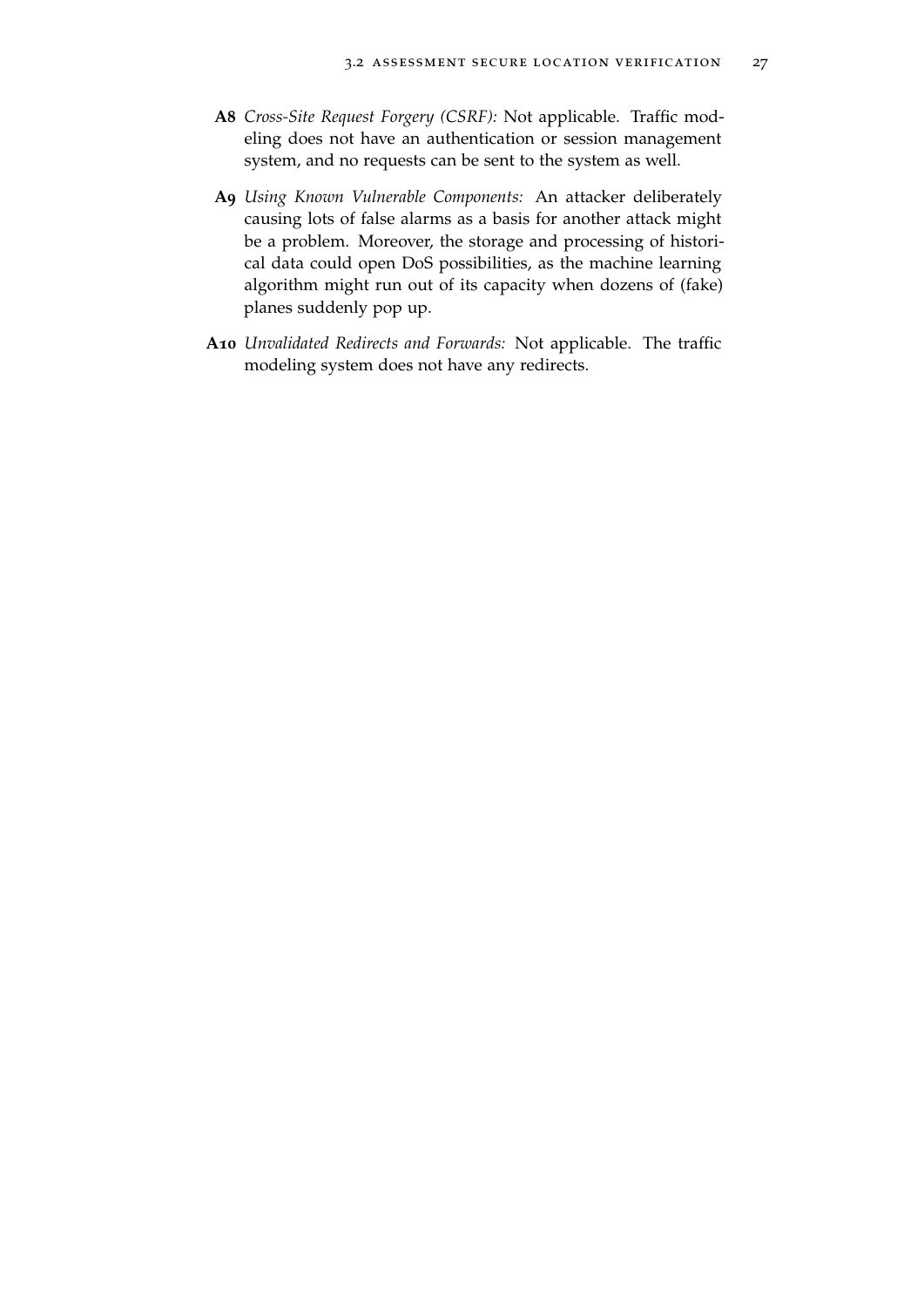#### <span id="page-27-0"></span>RECOMMENDATIONS

#### <span id="page-27-1"></span>4.1 recommendations per technique

 $\overline{4}$ 

#### **4.1.1** *Multilateration*

Multilateration is a ground-to-air approach for verifying location claims by using multiple, interconnected, antennas. The air-to-air variant of multilateration is Group verification, and has been discussed in section [4](#page-28-0).1.4.

Multilateration's main advantage is its compliance with the existing ADS-B infrastructure, as it is an additional system that does not interfere with existing equipment. Its main disadvantages are the additional costs for the redundant systems and the fact that it only verifies location claims, but does not check aircraft's identities. However, the latter seems to be of lower impact in practice. Aside from jamming attacks, which are very hard to overcome, man in the middle attacks seem to be the most relevant attacks on multilateration. The fact that the technique is susceptible to multipath should be kept in mind as well.

The main recommendations for the multilateration technique, are:

- The complexity of multilateration attacks could be increased by keeping (some of) the antennas' locations confidential.
- The complexity of man in the middle attacks could be increased even further by not (only) considering the time difference of arrival (TDOA), but also the difference in received signal strength (RSS) or angle-of-arrival (AoA) when determining where a signal came from.

#### **4.1.2** *Distance bounding*

Distance bounding servers as an upper-bound for the actual distance between aircraft and ground station. When multiple distance circles collaborate, the actual location of the prover can be found via trilateration: by comparing the *absolute* difference in measurements.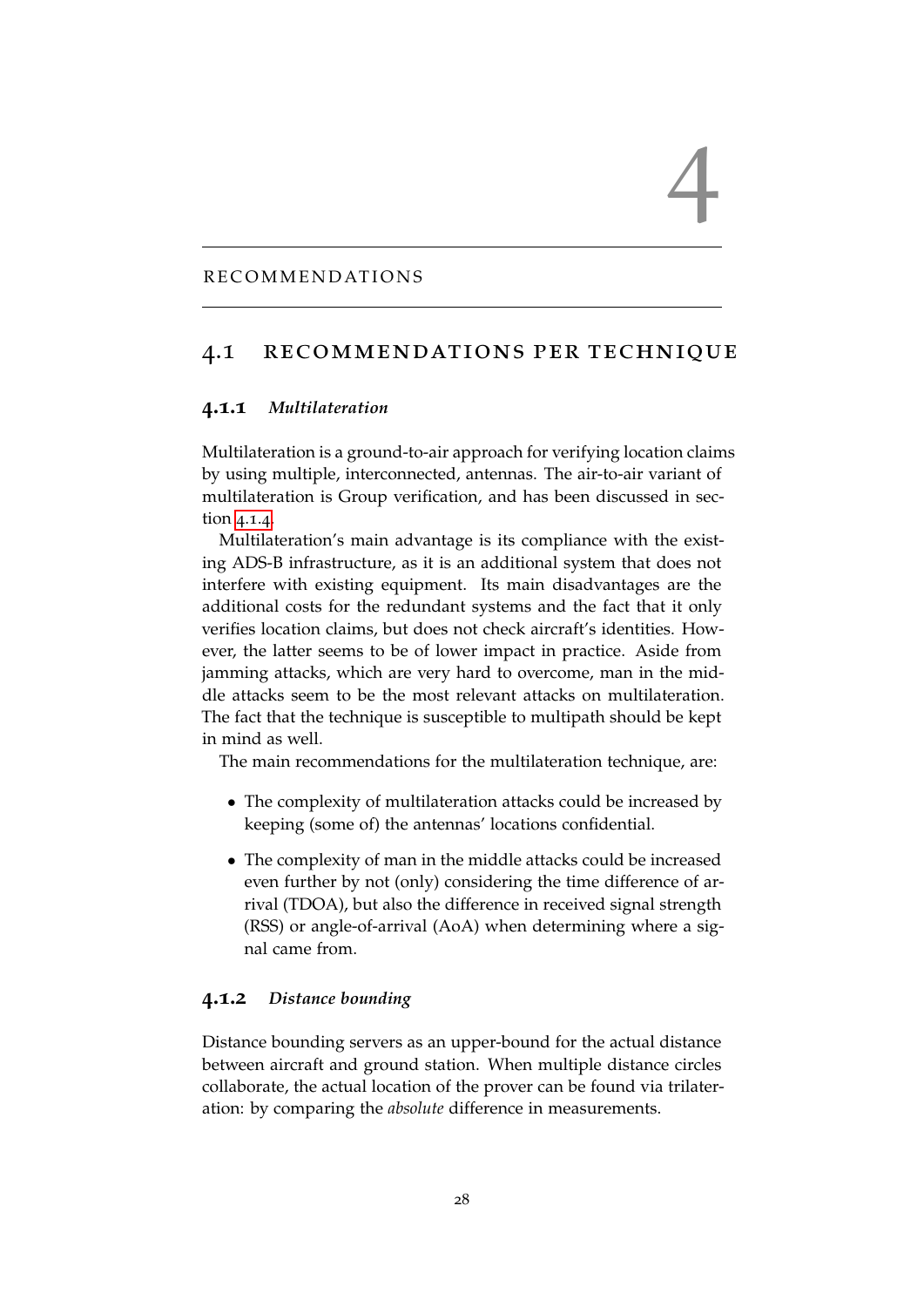In a broad perspective, distance bounding can be compared to multilateration. A main disadvantage of distance bounding when compared to multilateration, is that it requires new traffic over the data link, while multilateration merely uses existing communication. This also implies that existing equipment must be altered to be able to reply to the verifier's challenges.

Various attacks exist for the distance bounding concept, but many are not very interesting when considering their use for ADS-B. Only the distance fraud attack seems to be of interest to ADS-B, but the attack's complexity is high, and even further when distance bounding is combined with techniques that monitor the ADS-B participant's flight path, such as Kalman filtering or traffic modeling. Therefore, the main recommendation for distance bounding is:

• Combine the distance bounding technique with the Kalman filtering and/or traffic modelling techniques, in order to greatly increase the complexity of any known attacks.

#### **4.1.3** *Kalman filtering*

Kalman filtering attempts to predict an aircraft's future state by applying statistics, and may mark the behaviour as unexpected. The resulting distinction between legitimate and illegitimate-marked aircraft is very much like the traffic modeling technique. Therefore, the main aspects and recommendations for the Kalman filtering technique are given along with those for the traffic modeling technique, in section [4](#page-29-0).1.6.

#### <span id="page-28-0"></span>**4.1.4** *Group verification*

Group verification is multilateration done by a group.

Should it be implemented, then extra caution should be given to man-in-the-middle attacks. Whilst not suitable in thinly populated airspaces, it could provide both location verification and mutual authentication.

While multilateration itself is compliant to the existing ADS-B infrastructure, group verification is not. It requires a new protocol for mutual authentication between airplanes and for assessing the trustworthiness of others' ADS-B signals. It is likely that ground stations could be added as well, making this a good solution in the long run. For a short-term solution however, it seems unsuitable due to the replacement of ADS-B's unidirectional protocol with a new protocol. While Kovell et al. [[42](#page-37-8)] found that around 91% of aircraft at a given time in the US airspace could be part of a sufficiently large group of at least 4 aircraft, it is very unlikely that all existing equipment will be immediately upgraded. Therefore, this figure is way too op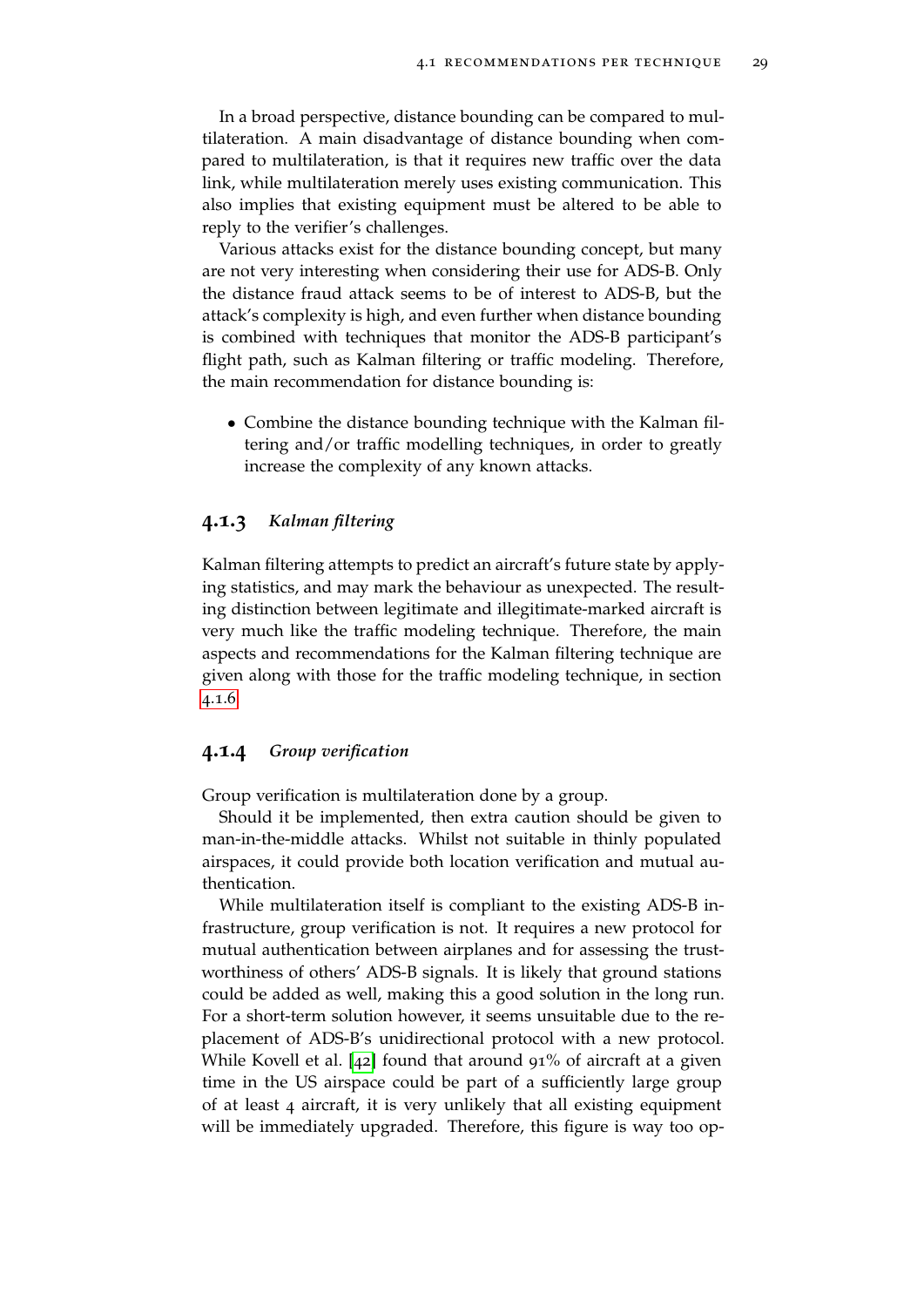timistic for the current situation, as it takes time to replace existing equipment.

Moreover, the additional bandwidth that is required for the communication within the groups will not be available on the 1090MHz frequency.

The concept could be emasculated to make it available in a shorter period of time, and reduce the amount of messages sent. When the entire group negotiating aspect is removed, aircraft do not need to form trust groups anymore. Instead, they can extend their existing ADS-B broadcast information with details about nearby planes: both their identification and location. Others can then calculate whether this is in line with what they and other aircraft are seeing. This way, it can be detected when fraudulent data is around. Since there can be multiple attackers around, this can only be taken as an indication – similar to Kalman filtering and traffic modeling.

Therefore, the main recommendations for group verification are:

- Emasculate the concept to make it compatible with ADS-B's unidirectional broadcast protocol.
- Consider man-in-the-middle attacks and multiple adversaries.

#### **4.1.5** *Data fusion*

Data fusion can be considered as the backbone of Secure Location Verification techniques. It glues together the different parts of the puzzle. The main potential vulnerability of the system is its input, not only by means of preventing injections, but also by guaranteeing that the received data from other sources is legitimate.

This comes down to two both important and intuitive recommendations:

- The integrity of all data that is provided by the various data sources, as well as the authenticity of the data sources itself, need to be checked.
- The received data must be validated properly.

#### <span id="page-29-0"></span>**4.1.6** *Traffic modeling*

Traffic modeling tries to predict an aircraft's future state by applying machine learning, and may mark the behaviour as unusual.

While counterfeit ADS-B participants can be filtered out quite easily by applying this technique, this is not the case in reverse. Thus, when a signal is not marked as being unusual, this does not imply that it is legitimate. Also, some fraudulent aircraft might still fall within the threshold of not being unusual. This is especially the case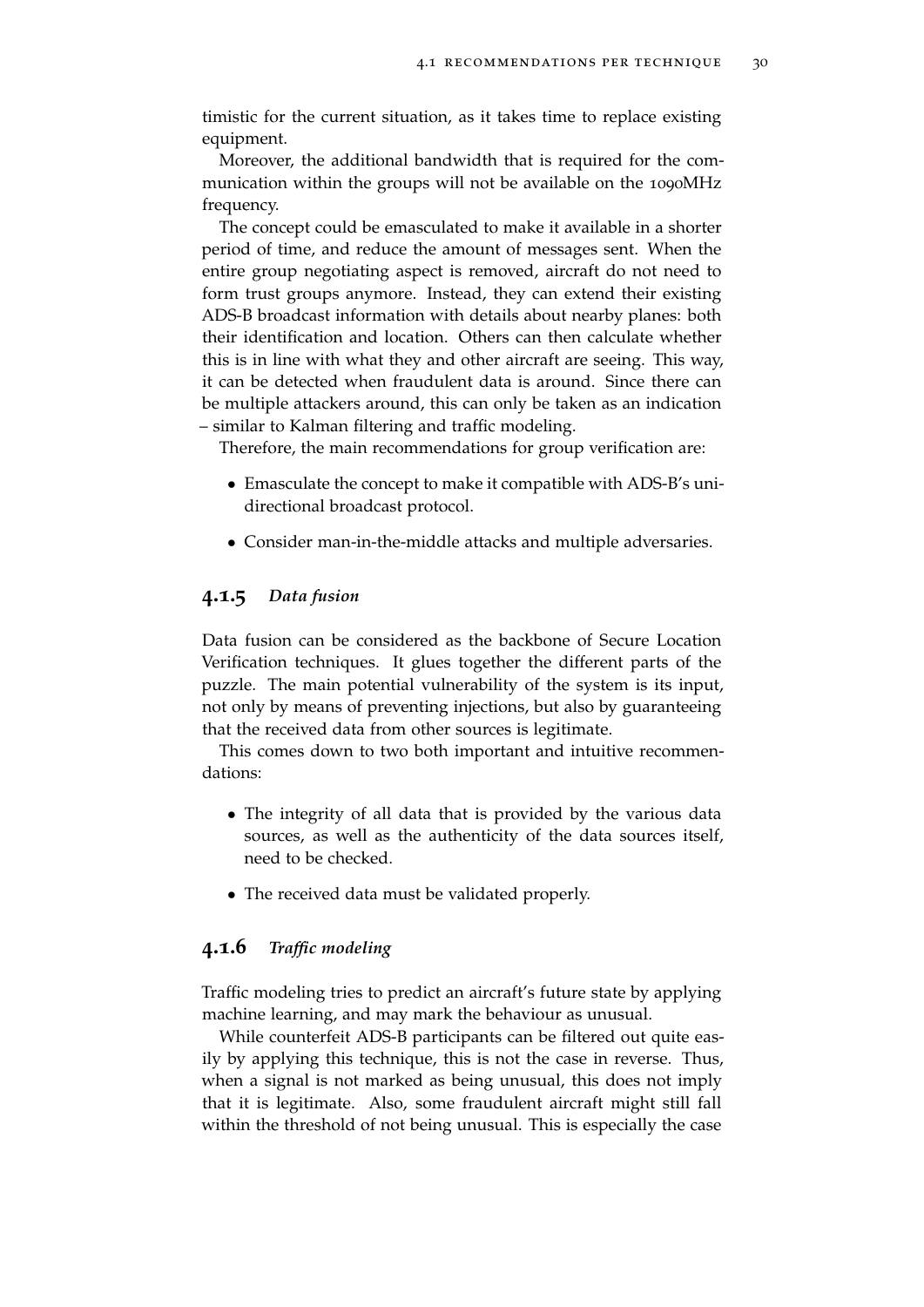with replay attacks, wherein the flight path of an earlier, legitimate, flight is being copied.

The general recommendation for both Kalman filtering and traffic modeling, is:

• The Kalman filtering and traffic modeling techniques should only be applied as first filters. Illegitimate ADS-B participants should be marked on the controller's screens, and not just be removed silently.

#### <span id="page-30-0"></span>4.2 general recommendations

Most of the Secure Location Verification techniques cover a specific aspect, while data fusion can be considered the main glue between them. Therefore, data fusion is implicit in any complete Secure Location Verification solution, just as it is implicit in the current (manual) handling of suspicious data by air traffic control.

Multilateration and distance bounding are somewhat comparable in their concept. We recommend to choose multilateration as the technique to be implemented, as there are no known attacks on the location verification aspect of multilateration. When a primary radar system is around, for instance because the military forces keep this system operational, multilateration is not necessarily.

Kalman filtering, traffic modeling and the emasculated variant of group verification can be used as warnings, indicating that someone is injecting fraudulent ADS-B data (or, in the latter case, maybe even jamming communication). These techniques greatly increase the complexity of most attacks.

As an alternative, since the world-wide ADS-B coverage is ever expanding, a global database tracking any plane's last known position could be set up. This would prevent the sudden pop-up of an aircraft. The management of such a database could be done by a world-wide trusted aviation authority, such as the ICAO.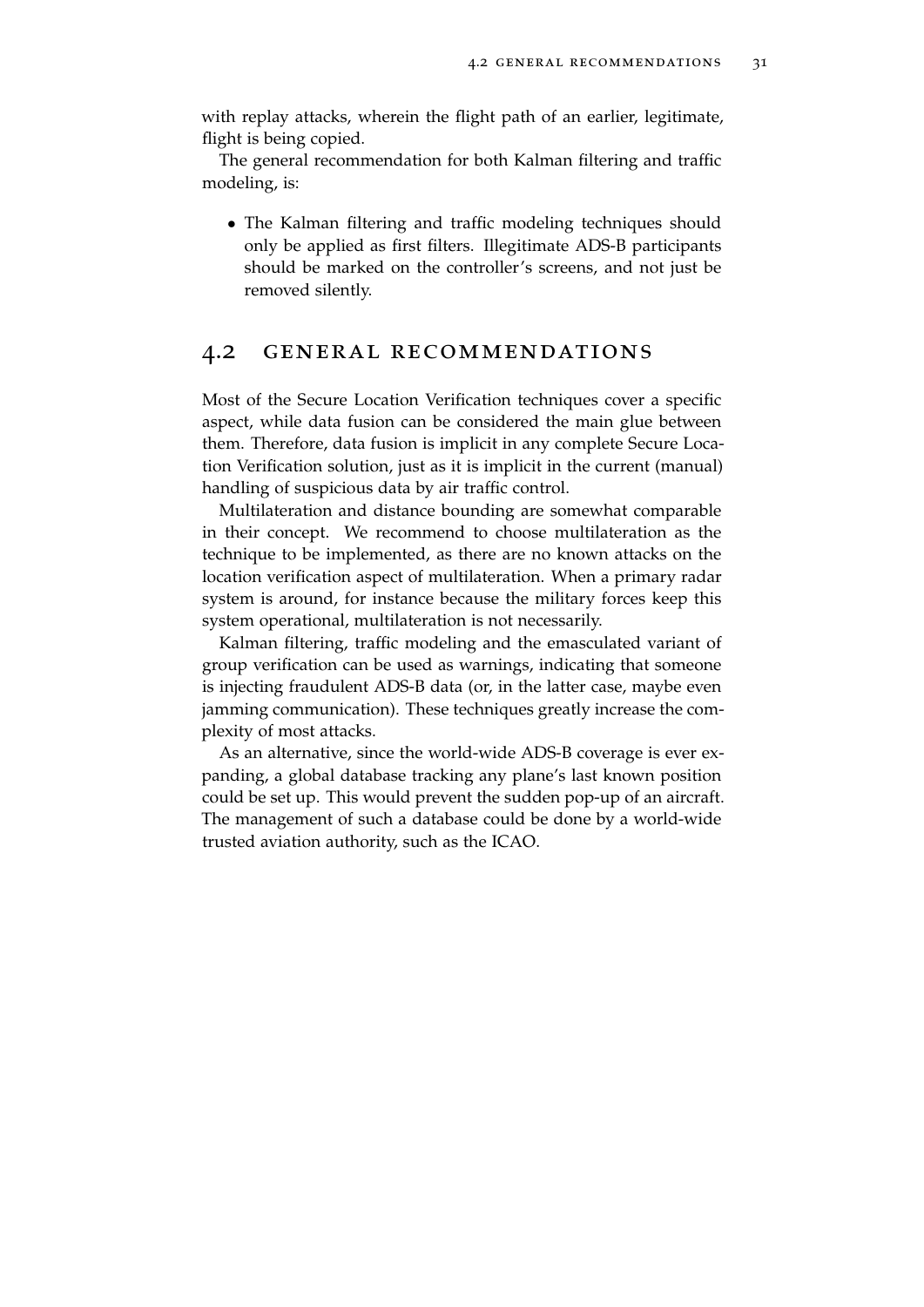# 5

#### <span id="page-31-0"></span>CONCLUSIONS

Out of the 6 Secure Location Verification techniques we assessed, multilateration is already being implemented in the real world. Other techniques, such as fusing data from various sources are already being utilized by air traffic control (ATC), however mostly by hand. When unusual ADS-B data is seen, it is manually checked against other sources, such as radar and flight plan data. While the (academic) literature might give the impression that ADS-B will replace radar systems, areas with high traffic and a good infrastructure – such as continental Europe – will very likely remain covered by primary radar in the future.

At first glance, the combination of ADS-B and primary radar installations by comparing the screens by hand might seem safe in practice. In the case of fraudulent ADS-B messages being broadcasted, an air traffic controller could cross-check any suspicious ADS-B participant on the radar screen. Controllers are used to seeing some noise on the traditional radar screens, and will recognise aircraft that are off-path. However, the controllers' workload will increase as more fraudulent aircraft are appearing. Moreover, replaying the path a legitimate airplane flew before might not trigger the controller's caution.

To overcome this, (already existing) radar data should be automatically synchronized with ADS-B and even flight plan data (*data fusion*, as this technique is called). In areas where radar systems are no viable option, multilateration could be connected to the data fusion system instead. Fraudulent ADS-B participants will be marked on, or removed from, the screens of air traffic controllers. Kalman filtering and traffic modeling can be added as a first stage of filtering out illegitimate signals, for instance when a certain plane type makes a corner it possibly cannot make, but these techniques can never be trusted as to determine whether a location claim is genuine or not.

The goal of applying the OWASP Top 10 was to structurally search for threats that previously remained undiscovered. While some of the threats of the Top 10 list not always seemed applicable to the Secure Location Verification techniques, in the end they often were. Consider *Missing Functional Level Access Control* when applied to Multilateration. This seems inapplicable, as there is no access control in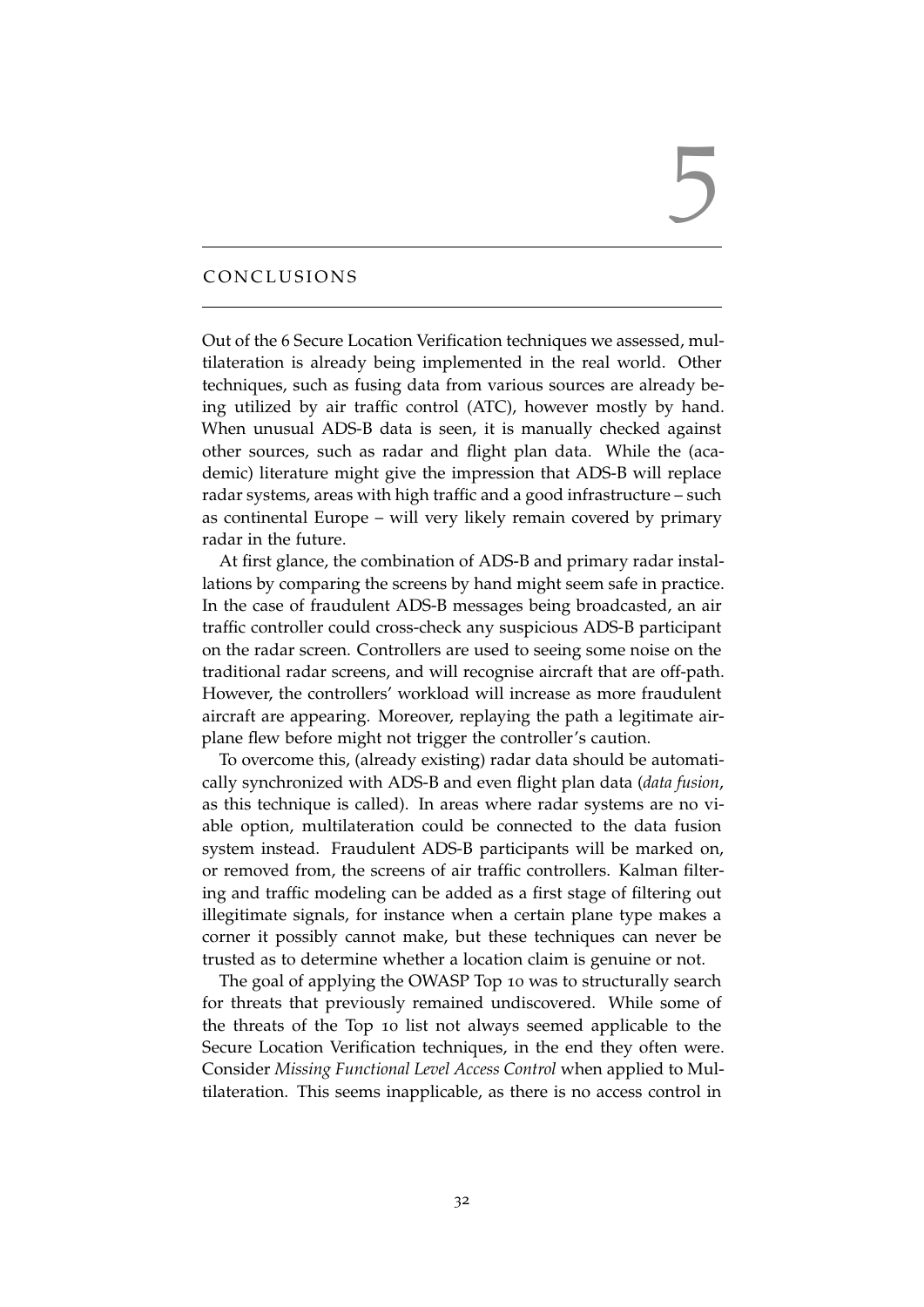place, but after thinking about this we were able to come up with the "localization does not imply identification" scenario.

An interesting question for further research is how the aforementioned warnings ATC gets could be best propagated to other airplanes. Further research could also investigate how the various ADS-B data link vulnerabilities directly influence the aircraft's safety, eg. by examining how fraudulent ADS-B data that is being sent through to the traffic collision avoidance system (TCAS) could possibly cause a crash.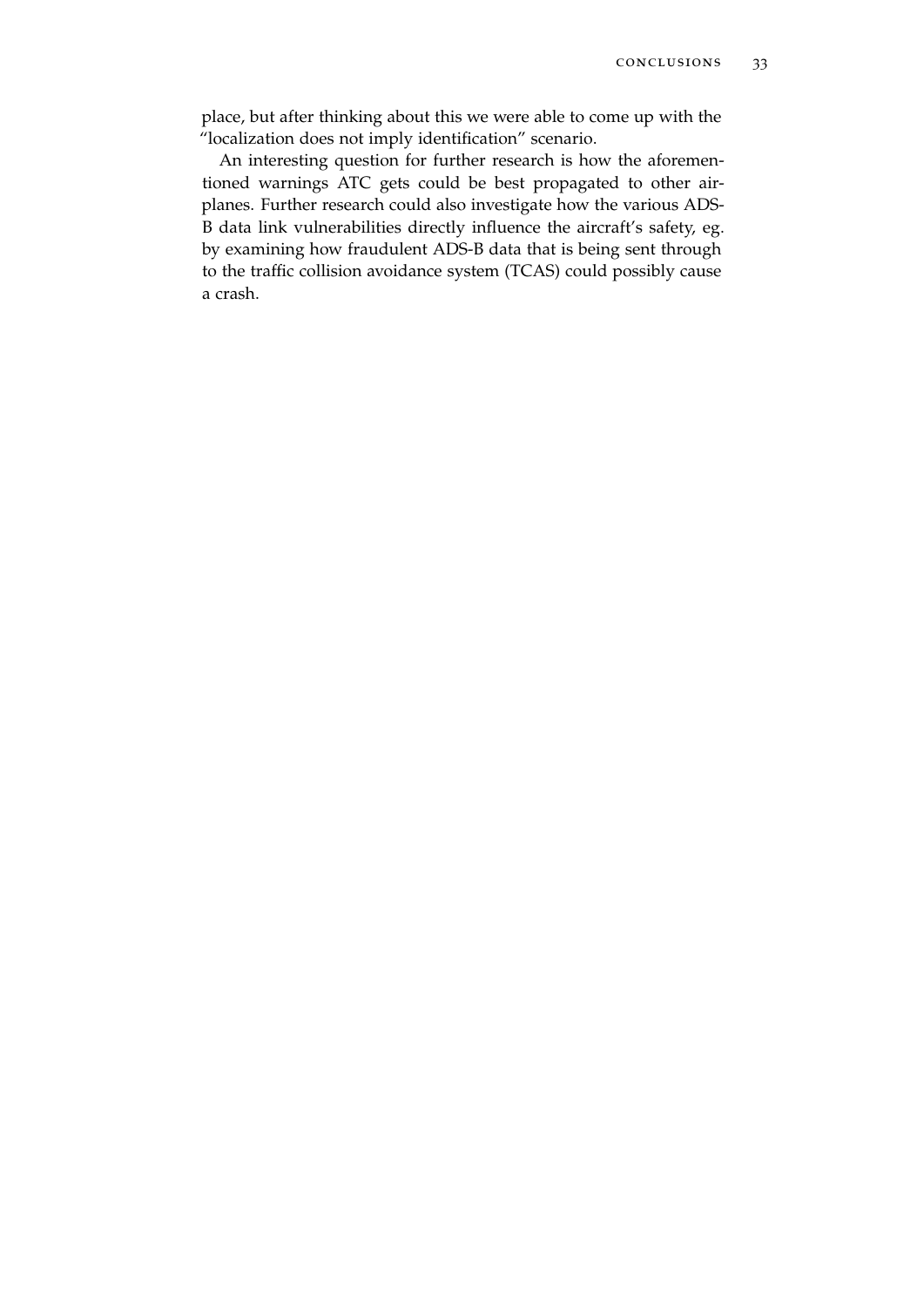#### <span id="page-33-0"></span>REFLECTION

In this chapter, I will briefly reflect on the research process and its outcome. I will identify both aspects that worked well for me, and aspects that did not. Although all experiences are personal, some lessons may be useful to others as well.

From the start of this research project, the goals have been twofold:

- 1. To meet the requirements for the Bachelor's degree; and
- 2. To further improve aviation safety.

It seems like I was able to accomplish the first goal, but did I succeed in the second? In order to answer this question, we have to make a distinction between security on one hand, and safety on the other. Since my expertise is computer security, I tend to focus more on (theoretical) security. From this point of view, ADS-B's data link is usually considered insecure. But does this necessarily imply that it is also *unsafe*? The concept of safety kind of describes the applied version of security. Thus, while the ADS-B data link can be considered insecure from a computer security point of view, it can still be safe in (aviation) practice.

In hindsight, I think the best way to further improve the safety of the industry would be a thorough collaboration between theoryoriented computer security academia, and practice-oriented aviation and defence experts. Both disciplines should try to find a balance; both between safety vs. security, as well as between keeping the user in command vs. automating attack detection and reaction.

On a more personal note, I really liked the research topic and the way I was supervised. To topic immediately felt of great importance to me. From the beginning, I wanted to contribute to further improve aviation safety. But when I started the research, I did have a topic, but without a method. I quickly realised that it was unrealistic to perform an actual (attack) experiment, considering the available time frame, as well as the safety and legal issues. As I personally am more practiceoriented, it seemed slightly against my nature to merely perform a literature review.

A highlight in my research was the ability to talk to actual aviation and defence experts. Personally, I think the conclusions arising from this meeting can be considered my biggest contribution to the field. As expressed before, I hope other researchers will follow this example.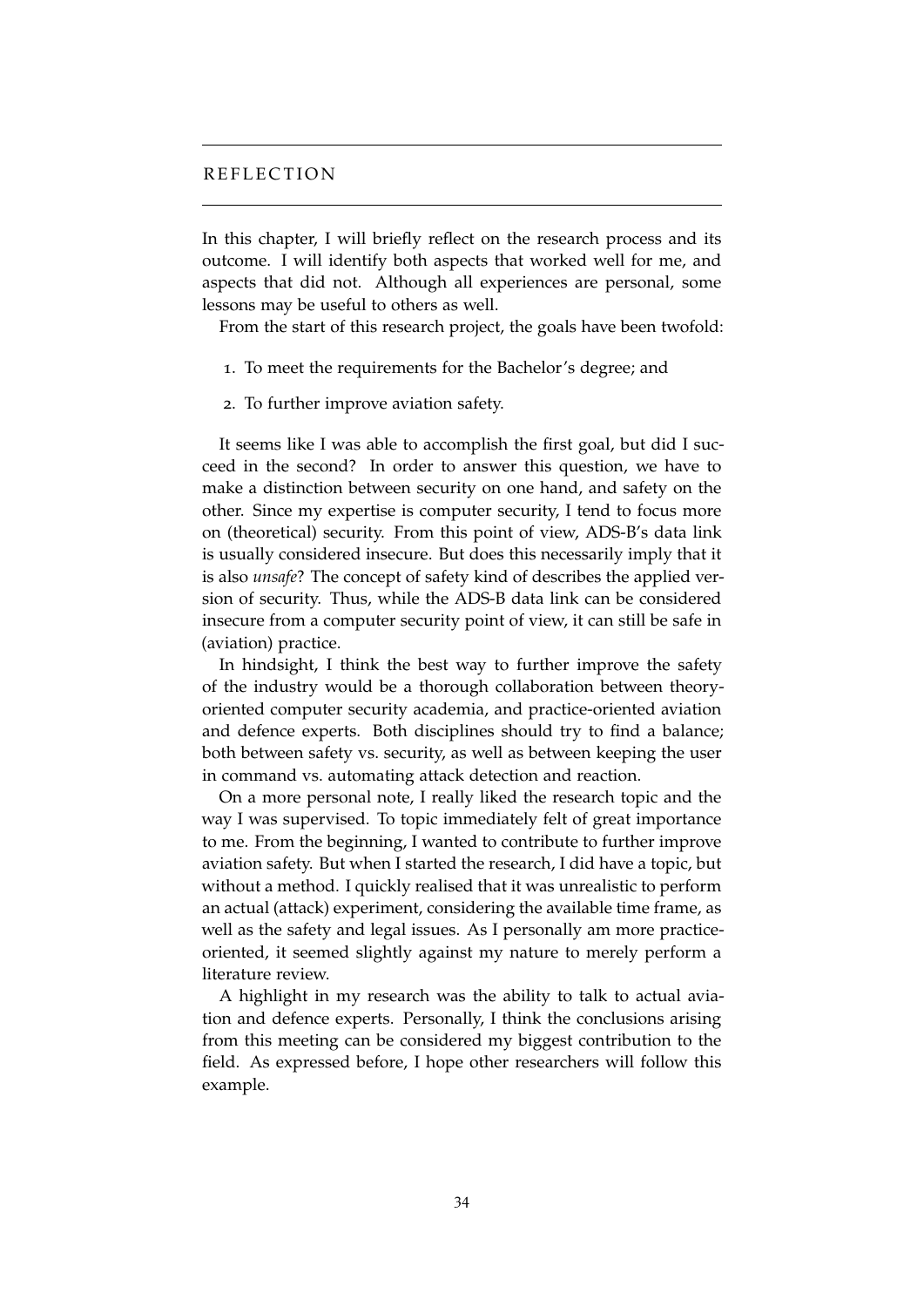#### <span id="page-34-2"></span>B I B L I O G R A P H Y

- <span id="page-34-0"></span>[1] M. Strohmeier, V. Lenders, and I. Martinovic, "On the security of the automatic dependent surveillance-broadcast protocol", *Communications Surveys & Tutorials*, vol. 17, no. 2, pp. 1066–1087, 2015.
- <span id="page-34-1"></span>[2] OWASP, *Owasp top 10 2013*, Website OWASP, 2013. [Online]. Available: [http://owasptop10.googlecode.com/files/OWASP%](http://owasptop10.googlecode.com/files/OWASP%20Top%2010%20-%202013.pdf) [20Top%2010%20-%202013.pdf](http://owasptop10.googlecode.com/files/OWASP%20Top%2010%20-%202013.pdf).
- <span id="page-34-3"></span>[3] F. A. Administration, *14 cfr 91.227 - automatic dependent surveillancebroadcast (ads-b) out equipment performance requirements - final rule*, Code of Federal Regulations, Jan. 2015. [Online]. Available: [http](https://www.law.cornell.edu/cfr/text/14/91.227)s: [//www.law.cornell.edu/cfr/text/14/91.227](https://www.law.cornell.edu/cfr/text/14/91.227).
- <span id="page-34-4"></span>[4] H. Yang, R. Huang, X. Wang, J. Deng, and R. Chen, "Ebaa: an efficient broadcast authentication scheme for ads-b communication based on ibs-mr", *Chinese Journal of Aeronautics*, vol. 27, no. 3, pp. 688–696, 2014.
- <span id="page-34-5"></span>[5] R. N. Charette, "Why software fails", *Spectrum, IEEE*, vol. 42, no. 9, pp. 42–49, 2005.
- <span id="page-34-6"></span>[6] A. Smith, R. Cassell, T. Breen, R. Hulstrom, and C. Evers, "Methods to provide system-wide ads-b back-up, validation and security", in *Proceedings of the 25th Digital Avionics Systems Conference*, 2006, pp. 1–7.
- <span id="page-34-7"></span>[7] A. Costin and A. Francillon, *Ghost in the air (traffic): on insecurity of ads-b protocol and practical attacks on ads-b devices*, Whitepaper on website Black Hat USA, 2012. [Online]. Available: [https :](https://media.blackhat.com/bh-us-12/Briefings/Costin/BH_US_12_Costin_Ghosts_In_Air_WP.pdf) [//media.blackhat.com/bh-us-12/Briefings/Costin/BH\\_US\\_](https://media.blackhat.com/bh-us-12/Briefings/Costin/BH_US_12_Costin_Ghosts_In_Air_WP.pdf) [12\\_Costin\\_Ghosts\\_In\\_Air\\_WP.pdf](https://media.blackhat.com/bh-us-12/Briefings/Costin/BH_US_12_Costin_Ghosts_In_Air_WP.pdf).
- <span id="page-34-10"></span>[8] M. Schäfer, V. Lenders, and I. Martinovic, "Experimental analysis of attacks on next generation air traffic communication", *Applied Cryptography and Network Security*, pp. 253–271, 2013.
- <span id="page-34-8"></span>[9] D. McCallie, J. Butts, and R. Mills, "Security analysis of the ads-b implementation in the next generation air transportation system", *International Journal of Critical Infrastructure Protection*, vol. 4, no. 2, pp. 78–87, 2011.
- <span id="page-34-9"></span>[10] L. Purton, H. Abbass, and S. Alam, "Identification of ads-b system vulnerabilities and threats", in *Australasian Transport Research Forum 2010 Proceedings*, 2010, pp. 1–16.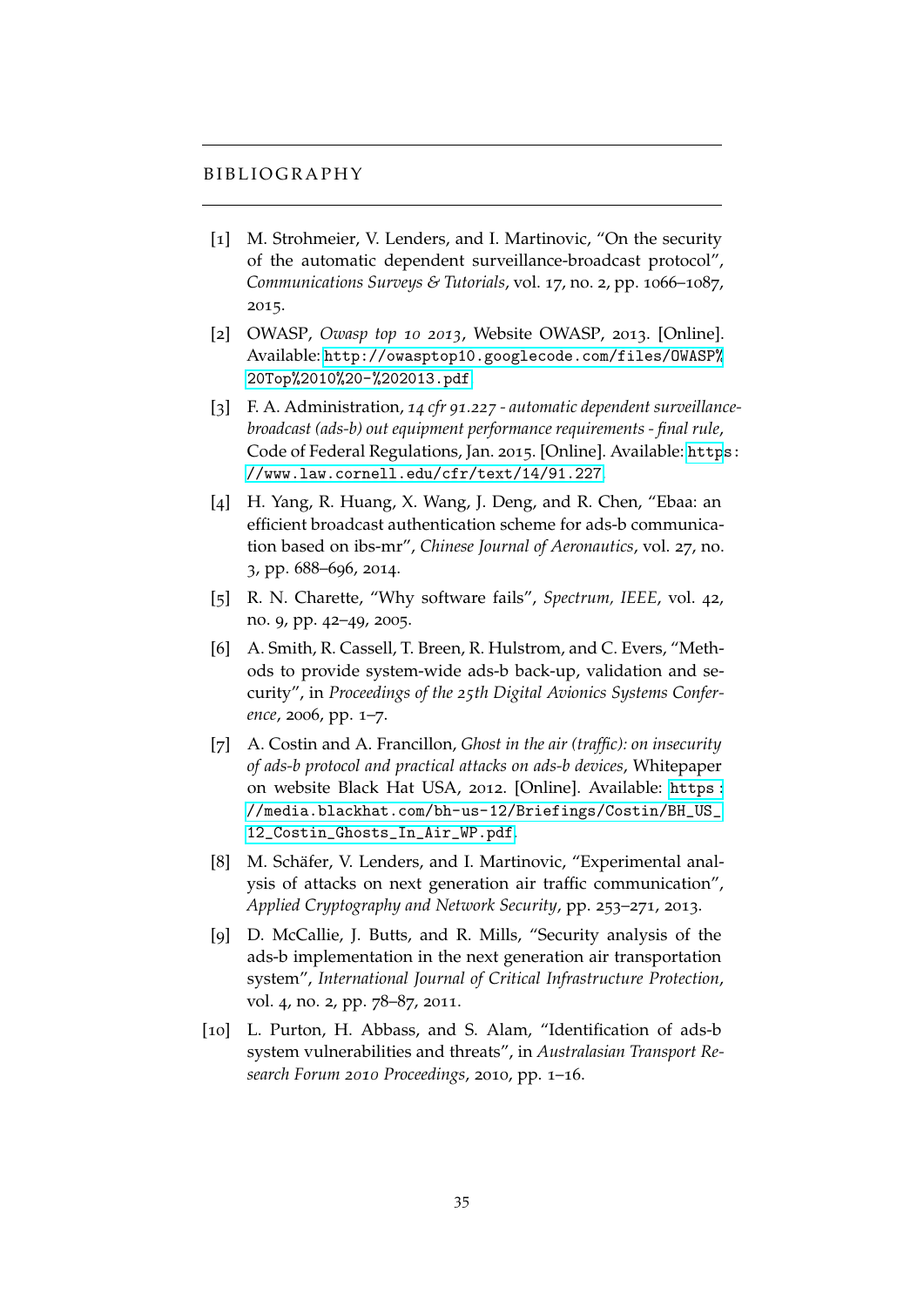- <span id="page-35-0"></span>[11] A. Wilhelm and I. Martinovic, "Short paper: reactive jamming in wireless networks: how realistic is the threat?", in *Proceedings of the 4th ACM conference on Wireless network security*, 2011, pp. 47–52.
- <span id="page-35-1"></span>[12] R. Kunkel, *Air traffic control insecurity 2.0*, Website DefCon 18, 2010. [Online]. Available: [https://www.defcon.org/images/](https://www.defcon.org/images/defcon-18/dc-18-presentations/Kunkel/DEFCON-18-Kunkel-Air-Traffic-Control.pdf) [defcon-18/dc-18-presentations/Kunkel/DEFCON-18-Kunkel-](https://www.defcon.org/images/defcon-18/dc-18-presentations/Kunkel/DEFCON-18-Kunkel-Air-Traffic-Control.pdf)[Air-Traffic-Control.pdf](https://www.defcon.org/images/defcon-18/dc-18-presentations/Kunkel/DEFCON-18-Kunkel-Air-Traffic-Control.pdf).
- <span id="page-35-2"></span>[13] C. Pöpper, N. O. Tippenhauer, B. Danev, and S. Capkun, "Investigation of signal and message manipulations on the wireless channel", in *ESORICS 2011*, Springer Berlin Heidelberg, 2011, pp. 40–59.
- <span id="page-35-3"></span>[14] M. Wilhelm, J. B. Schmitt, and V. Lenders, "Practical message manipulation attacks in ieee 802.15.4 wireless networks", in *MMB & DFT 2012 Workshop Proceedings*, 2012.
- <span id="page-35-4"></span>[15] W. J. Pan, Z. L. Feng, and Y. Wang, "Ads-b data authentication based on ecc and x. 509 certificate", *Jounal of Electronic Science and Technology*, vol. 10, no. 1, pp. 51–55, 2012.
- [16] C. Finke, J. Butts, R. Mills, and M. Grimaila, "Enhancing the security of aircraft surveillance in the next generation air traffic control system", *International Journal of Critical Infrastructure Protection*, vol. 6, no. 1, pp. 3–11, 2013.
- <span id="page-35-5"></span>[17] K. D. Wesson, T. E. Humphreys, and B. L. Evans, "Can cryptography secure next generation air traffic surveillance?", *IEEE Security and Privacy Magazine*, 2014.
- <span id="page-35-6"></span>[18] Z. Feng, W. Pan, and Y. Wang, "A data authentication solution of ads-b system based on x. 509 certificate", in *27th International Congress of the Aeronautical Sciences, ICAS*, 2010.
- <span id="page-35-7"></span>[19] K. Samuelson, E. Valovage, and D. Hall, "Enhanced ads-b research", in *Proceedings of the Aerospace Conference, 2006 IEEE*, 2006, pp. 1–7.
- <span id="page-35-8"></span>[20] A. Perrig, R. Canetti, J. D. Tygar, and D. Song, "The tesla broadcast authentication protocol", *RSA CryptoBytes*, vol. 5, 2005.
- <span id="page-35-9"></span>[21] A. Perrig, R. Szewczyk, J. D. Tygar, V. Wen, and D. E. Culler, "Spins: security protocols for sensor networks", *Wireless networks*, vol. 8, no. 5, pp. 521–534, 2002.
- <span id="page-35-10"></span>[22] J. J. Herrero, J. Portas, J. C. R. C. Corredera, J. Besada Portas, and F. Rodriguez, "Asde and multilateration mode-s data fusion for location and identification on airport surface", in *Radar Conference, 1999. The Record of the 1999 IEEE*, 1999, pp. 315–320.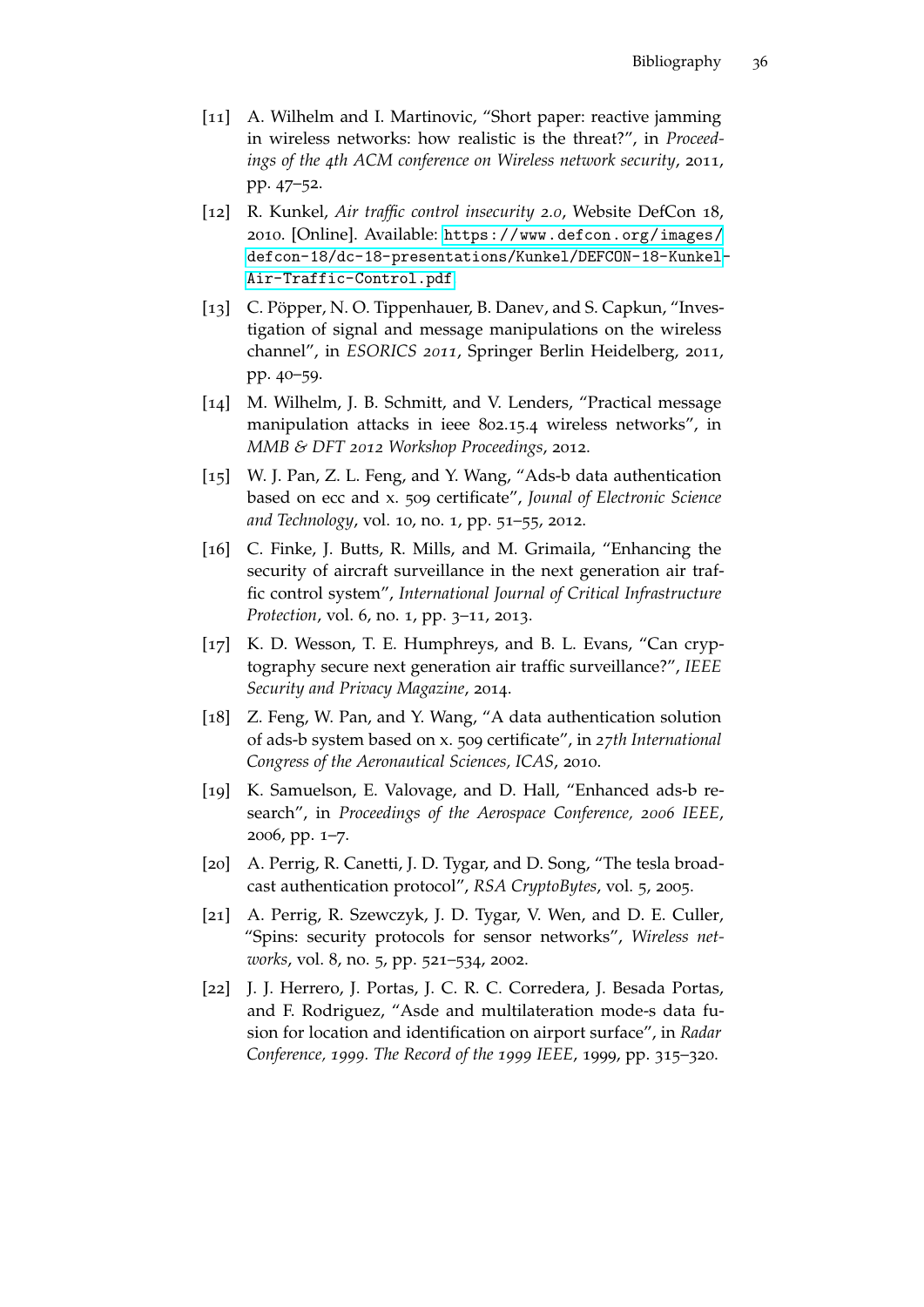- <span id="page-36-0"></span>[23] T. A. S. GmbH, *Ground stations and multilateration*, Website ICAO, Retrieved May 19, 2016. [Online]. Available: [http://www.icao.](http://www.icao.int/APAC/Meetings/2012_SEA_BOB_ADSB_WG8/SP03_Thales%20ADS-B%20Multilateration.pdf) [int/APAC/Meetings/2012\\_SEA\\_BOB\\_ADSB\\_WG8/SP03\\_Thales%](http://www.icao.int/APAC/Meetings/2012_SEA_BOB_ADSB_WG8/SP03_Thales%20ADS-B%20Multilateration.pdf) [20ADS-B%20Multilateration.pdf](http://www.icao.int/APAC/Meetings/2012_SEA_BOB_ADSB_WG8/SP03_Thales%20ADS-B%20Multilateration.pdf).
- <span id="page-36-1"></span>[24] F. A. Niles, R. S. Conker, M. B. El-Arini, D. G. O'Laighlin, and D. V. Baraban, *Wide area multilateration for alternate position, navigation, and timing (apnt)*, Website FAA, Retrieved May 19, 2016. [Online]. Available: [https : / / www . faa . gov / about / office \\_](https://www.faa.gov/about/office_org/headquarters_offices/ato/service_units/techops/navservices/gnss/library/documents/APNT/media/WAM_WhitePaperFINAL_MITRE_v2.pdf) [org/headquarters\\_offices/ato/service\\_units/techops/](https://www.faa.gov/about/office_org/headquarters_offices/ato/service_units/techops/navservices/gnss/library/documents/APNT/media/WAM_WhitePaperFINAL_MITRE_v2.pdf) [navservices / gnss / library / documents / APNT / media / WAM \\_](https://www.faa.gov/about/office_org/headquarters_offices/ato/service_units/techops/navservices/gnss/library/documents/APNT/media/WAM_WhitePaperFINAL_MITRE_v2.pdf) [WhitePaperFINAL\\_MITRE\\_v2.pdf](https://www.faa.gov/about/office_org/headquarters_offices/ato/service_units/techops/navservices/gnss/library/documents/APNT/media/WAM_WhitePaperFINAL_MITRE_v2.pdf).
- <span id="page-36-2"></span>[25] G. Galati, M. Leonardi, P. Magarò, and V. Paciucci, "Wide area surveillance using ssr mode s multilateration: advantages and limitations", in *European Radar Conference (EURAD)*, 2005, pp. 225– 229.
- <span id="page-36-3"></span>[26] R. Kaune, C. Steffes, S. Rau, W. Konle, and J. Pagel, "Wide area multilateration using ads-b transponder signals", in *15th International Conference on Information Fusion (FUSION)*, IEEE, 2012, pp. 727–734.
- <span id="page-36-4"></span>[27] J. Johnson, H. Neufeldt, and J. Beyer, "Wide area multilateration and ads-b proves resilient in afghanistan", in *Integrated Communications, Navigation and Surveillance Conference (ICNS), 2012*, IEEE, 2012, A6–1.
- <span id="page-36-5"></span>[28] P. Thomas, "North sea helicopter ads-b/mlat pilot project findings", in *Tyrrhenian International Workshop on Digital Communications-Enhanced Surveillance of Aircraft and Vehicles (TIWDC/ESAV), 2011*, IEEE, 2011, pp. 53–58.
- <span id="page-36-6"></span>[29] A. Daskalakis and P. Martone, "A technical assessment of ads-b and multilateration technology in the gulf of mexico", in *Proceedings of the 2003 IEEE Radar Conference*, IEEE, 2003, pp. 370– 378.
- <span id="page-36-7"></span>[30] S. Brands and D. Chaum, "Distance-bounding protocols", *Advances in Cryptology - EUROCRYPT'93*, pp. 344–359, 1994.
- <span id="page-36-8"></span>[31] J. Clulow, G. P. Hancke, M. G. Kuhn, and T. Moore, "So near and yet so far: distance-bounding attacks in wireless networks", *Security and Privacy in Ad-hoc and Sensor Networks*, pp. 83–97, 2006.
- <span id="page-36-9"></span>[32] C. Cremers, K. B. Rasmussen, B. Schmidt, and S. Capkun, "Distance hijacking attacks on distance bounding protocols", in *2012 IEEE Symposium on Security and Privacy (SP)*, 2012, pp. 113–127.
- <span id="page-36-10"></span>[33] J.-H. Song, V. W. Wong, and V. C. Leung, "Secure location verification for vehicular ad-hoc networks", in *Global Telecommunications Conference, 2008. IEEE GLOBECOM 2008*, 2008, pp. 1–5.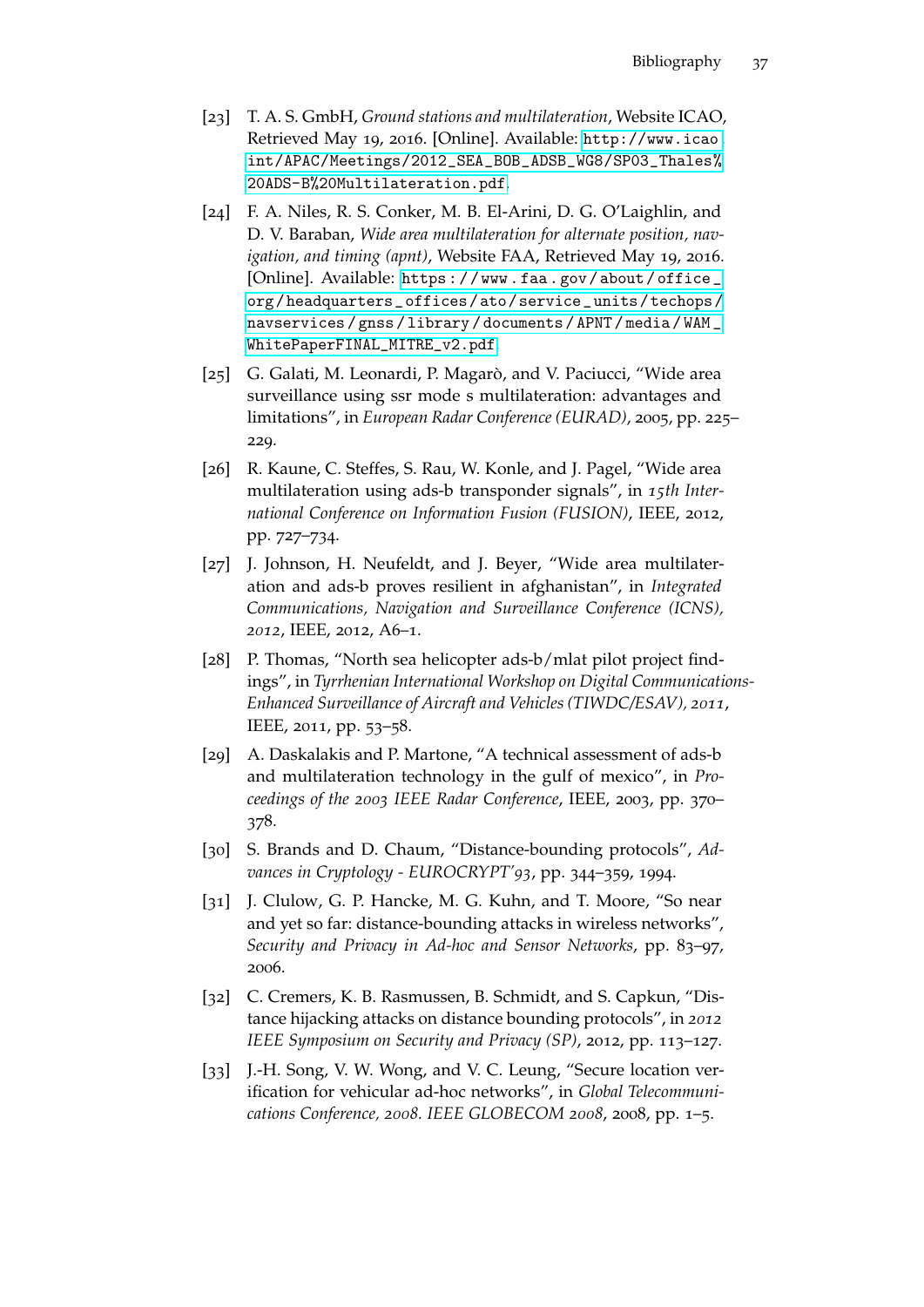- <span id="page-37-0"></span>[34] J. T. Chiang, J. J. Haas, and Y.-C. Hu, "Secure and precise location verification using distance bounding and simultaneous multilateration", in *Proceedings of the second ACM conference on Wireless network security - WiSec '09*, 2009, pp. 181–192.
- <span id="page-37-1"></span>[35] J. T. Chiang, J. J. Haas, J. Choi, and Y. Hu, "Secure location verification using simultaneous multilateration", *IEEE Transactions on Wireless Communications*, vol. 11, no. 2, pp. 584–591, 2012.
- <span id="page-37-2"></span>[36] N. O. Tippenhauer and S. Čapkun, "Id-based secure distance bounding and localization", in *Computer Security - ESORICS 2009*, 2009, pp. 621–636.
- <span id="page-37-3"></span>[37] R. E. Kalman, "A new approach to linear filtering and prediction problems", *Journal of basic Engineering*, vol. 82, no. 1, pp. 35– 45, 1960.
- <span id="page-37-4"></span>[38] D. Fox, J. Hightower, L. Liao, D. Schulz, and G. Borriello, "Bayesian filtering for location estimation", *IEEE pervasive computing*, no. 3, pp. 24–33, 2003.
- <span id="page-37-5"></span>[39] J. Krozel, D. Andrisani, M. A. Ayoubi, T. Hoshizaki, and C. Schwalm, "Aircraft ads-b data integrity check", in *AIAA 4th Aviation Technology, Integration and Operations (ATIO) Forum*, 2004, pp. 1–11.
- <span id="page-37-6"></span>[40] E. Chan-Tin, V. Heorhiadi, N. Hopper, and Y. Kim, "The frogboiling attack: limitations of secure network coordinate systems", *ACM Transactions on Information and System Security (TISSEC)*, vol. 14, no. 3, p. 27, 2011.
- <span id="page-37-7"></span>[41] K. Sampigethaya and R. Poovendran, "Security and privacy of future aircraft wireless communications with offboard systems", in *Third International Conference on Communication Systems and Networks 2011 - COMSNETS 2011*, 2011, pp. 1–6.
- <span id="page-37-8"></span>[42] B. Kovell, B. Mellish, T. Newman, and O. Kajopaiye, "Comparative analysis of ads-b verification techniques", Master's thesis, The University of Colorado, Boulder, 2012.
- <span id="page-37-9"></span>[43] O. Baud, N. Honore, and O. Taupin, "Radar / ads-b data fusion architecture for experimentation purpose", in *9th International Conference on Information Fusion*, 2006, pp. 1–6.
- <span id="page-37-10"></span>[44] W. Liu, J. Wei, M. Liang, Y. Cao, and I. Hwang, "Multi-sensor fusion and fault detection using hybrid estimation for air traffic surveillance", *IEEE Transactions on Aerospace and Electronic Systems*, vol. 49, no. 4, pp. 2323–2339, 2013.
- <span id="page-37-11"></span>[45] Y.-C. Wei, Y.-M. Chen, and H.-L. Shan, "Beacon-based trust management for location privacy enhancement vanets", in *13th Asia-Pacific Network Operations and Management Symposium (AP-NOMS)*, 2011.